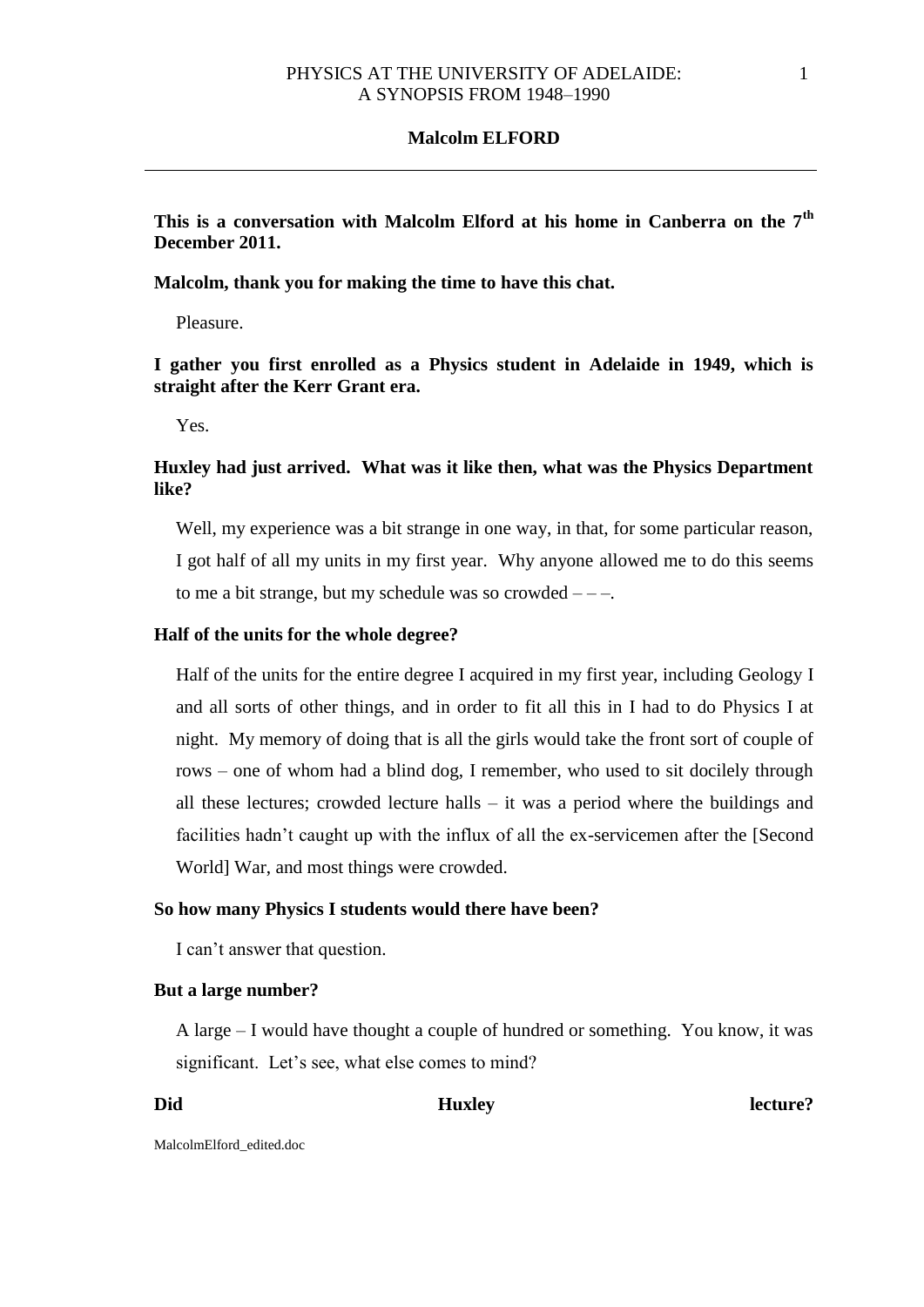As I said before we started recording, I never heard Huxley lecture until we took lectures from Huxley – until I was an honours student, when he gave a course in the use of functions in solving differential equations. So no; I never had him as a lecturer in my undergraduate years – and I don't think he was very interested in doing undergraduate lecturing  $---$ .

### **Yes – but he did a bit, didn't he?**

I understand that he did, he followed on from the Kerr Grant tradition of doing firstyear lectures for one year, and I understand also – from Bob, I think it was – that he never repeated the experience.

### **Ah.**

He was a meticulous lecturer. I mean, if you could get it all down you would have a magnificently logical, structured –

### **Rigorous.**

– rigorous – he was also incredibly boring. I found him very boring as a lecturer.

#### **Yes.**

Was very different to my relationship to Huxley, later on.

#### **Yes. You see, I did have Huxley as a lecturer in Physics I in 1959.**

Oh, really? So he went back to doing Physics I?

# **He must have; I don't know when he did that. That was his last year. I wouldn't have described him as 'boring'. He was challenging. Serious, some serious stuff coming – – –.**

Oh, yes.

#### **I remember the bushy eyebrows.**

Oh, the bushy eyebrows, absolutely – curling up at the ends. They were his trademark. I remember him as a very shy – well, in those years, they were not exactly 'god professors', but I mean they were sort of pretty remote from the average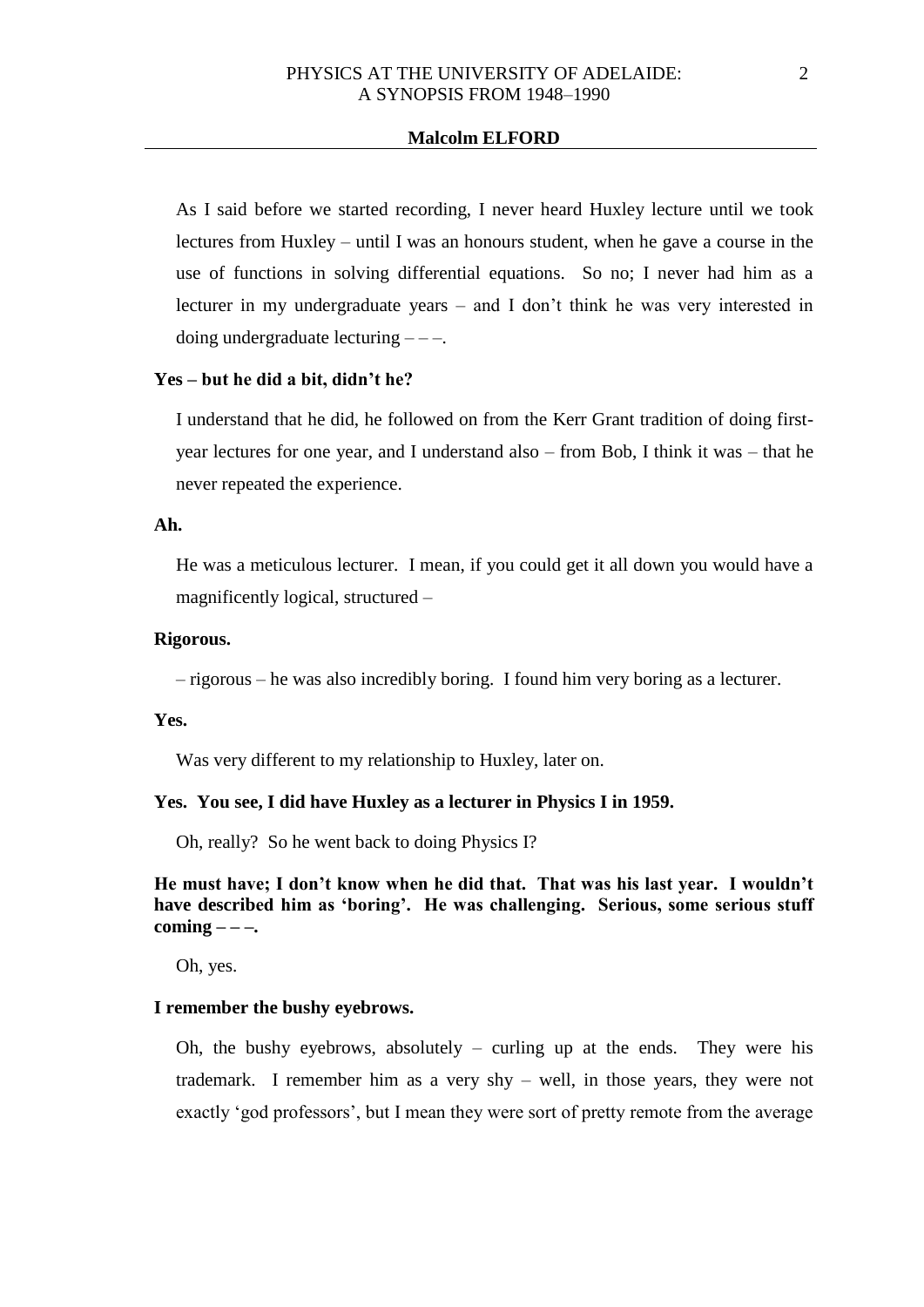student, and he appeared to be a bit more aloof than most. And it wasn't until later on I realised that he was ..... .....[in fact] a very shy person and he was at his best, really, if he was with a very small group rather than large bodies of people.

# **Yes. Were you aware of changes happening in the department at that time?**

As a student, not much. I remember most of the equipment was incredibly – either a bit out of date or required work or – I mean, I remember George Fuller and Kater's Pendulum and these things that he  $---$ .

### **So do I.**

I was going to say how George used to rig it so that it didn't give you the right value of the gravitational acceleration, so anybody who got the right values of it had been cheating. (laughter) I loved that!

# **What do you recall of the curriculum, and was there any modern physics in it as you went through?**

Very, very little. It was all pretty classical stuff. You got a bit in  $-$  yes, but I'm getting slightly confused with what I had in honours year, where there was quite a lot of modern physics. I mean, Graham ran a reading course on atomic energy; Harry Medlin took us for Spectroscopy; Doc Burdon gave us a pretty boring set of lectures on thermodynamics, which is actually not a subject which lends itself to great excitement, I think, but pretty important.

### **Yes, unless you're excited by the elegance and rigour of it all, I guess.**

Yes. Well, later on, of course, it was – I think he did Statistical Mechanics as well, as part of that. And of course later on that's where I was heavily-involved from a research point of view – Boltzmann equation solutions and things of this sort. Pure statistical mechanics, of course, is the basis of electrons in gases stuff.

# **What about Stan Tomlin; did you have lectures with him?**

Yes. Stan Tomlin taught me wave mechanics, and that was I think probably an honours course, because I remember having to reproduce the hydrogen atom in an exam. I thought he was good.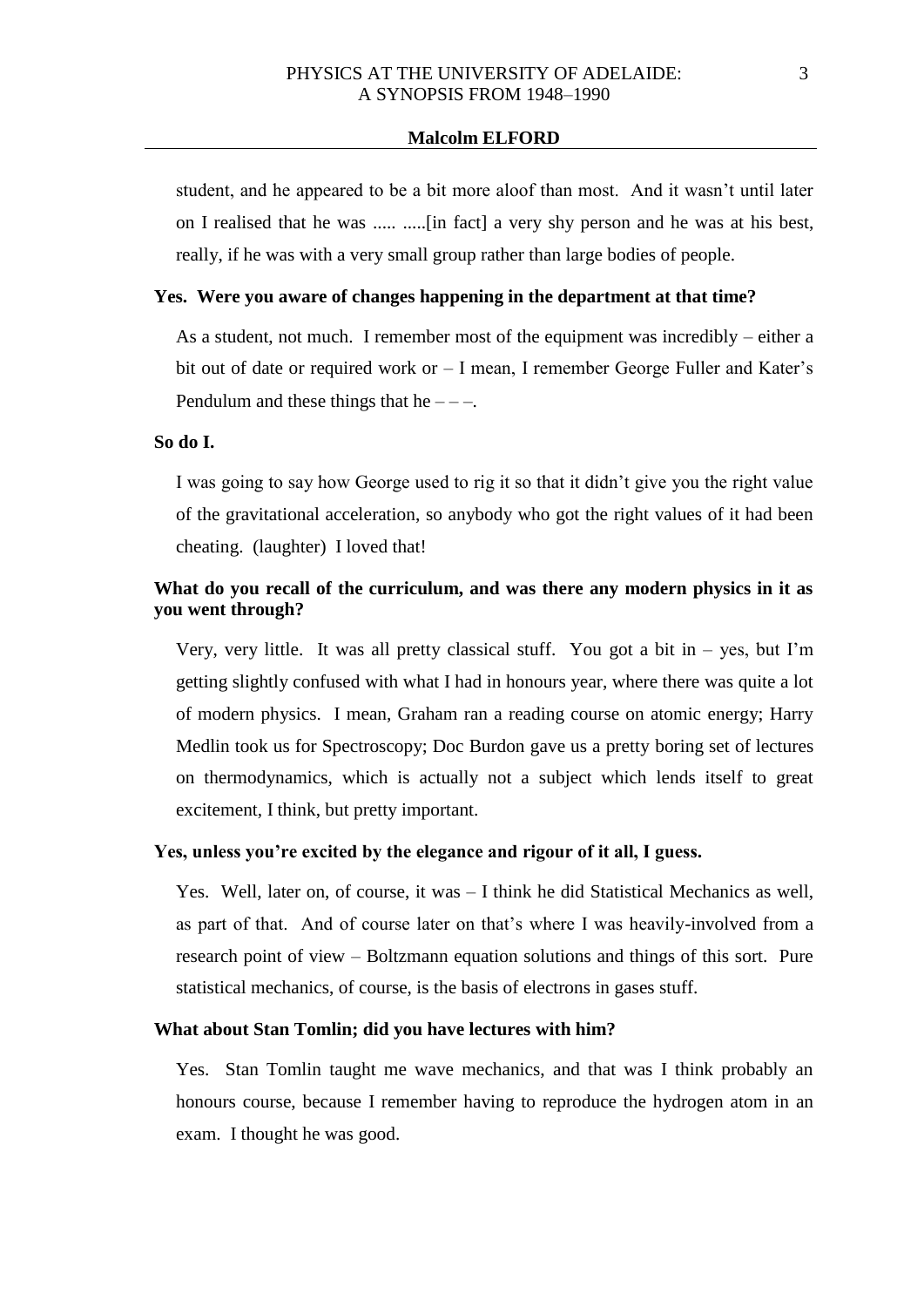#### **How would you describe him?**

A bit hard to get to know. He had a sort of puckish sense of humour. He was fairly reserved, I thought. The person I warmed to mostly, actually, was Doc Burdon, who was a sort of genuine human being and very interested in what people were doing, particularly students. And, in fact, later on, he lent me some of his precious mercury. He did some research work with a guy called Murray Ziesing – and I think, from memory, that Mark Oliphant built his mercury still; I'm not sure about that.

# **No; I think it was Mark Oliphant's brothers ran a business.**

Harry.

#### **I don't know what their names were.**

He was called Harry Oliphant, because Harry Oliphant did some of the construction of experimental glass tubes which involved quite a lot of tricky little glassblowing, down in a little shop he had in Grote Street, somewhere in the city.

### **Grote Street?**

Yes, somewhere like that.

# **I have two votes for Hutt Street.**

Oh, okay.

# **Memories are dim.**

No, I don't – well, that's pretty hard to answer. Can't answer that one – actually, pretty hard. But I'm trying to think of the other lecturers.

# **But I think that Mark Oliphant did some work on mercury with Roy Burdon earlier on.**

The only one thing that I was associated with  $-$  well, I've read about  $-$  is the sessile drop experiment, you know, looked at the shape, contact angles, mercury. But Burdon was very useful to me when I started doing a PhD because I had to build an apparatus to calibrate a pressure gauge built by Bob and John Gascoigne, and so I used mercury manometers to do it, and of course the question was how to actually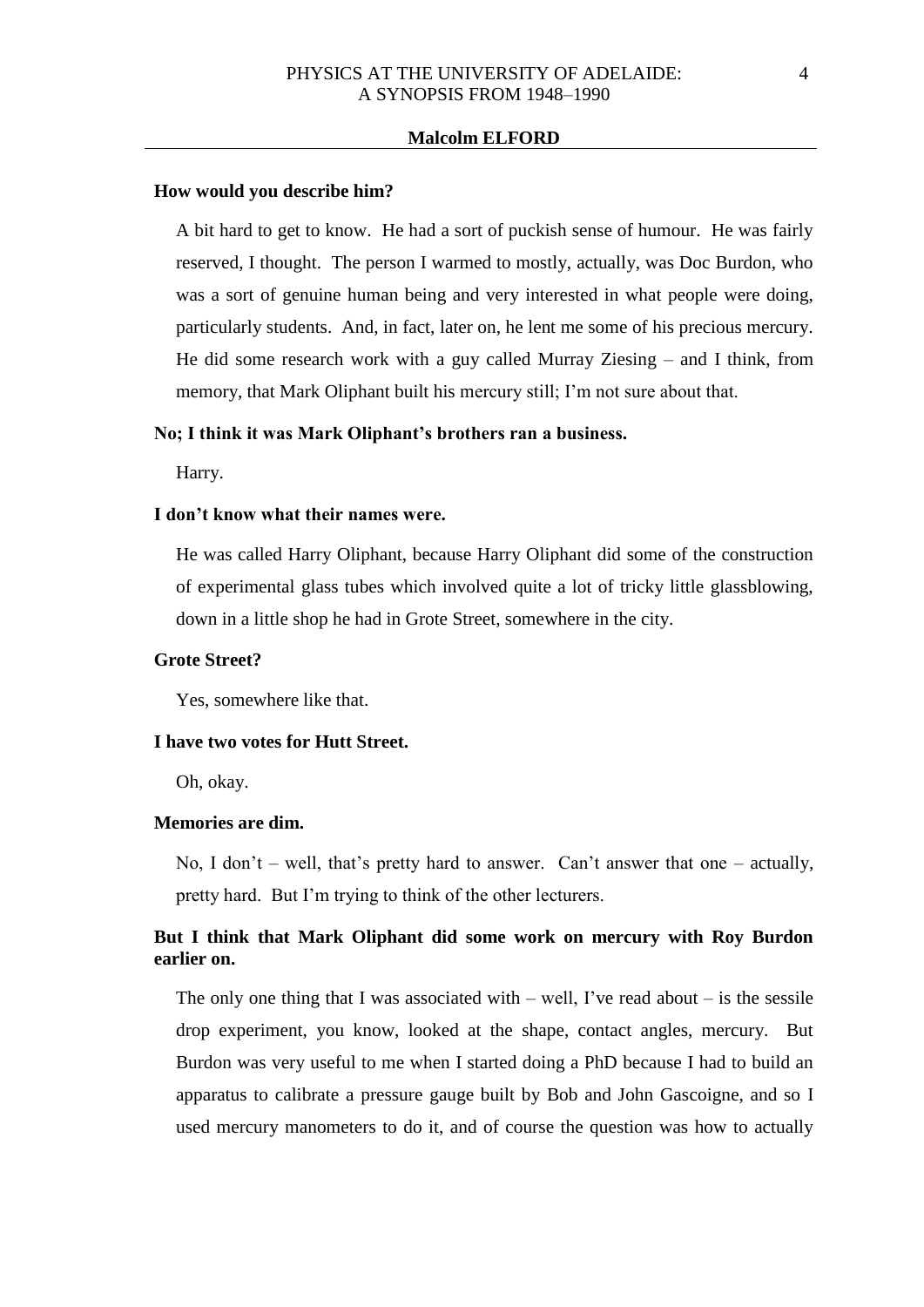know what the level of a mercury column is, because it reflects so perfectly as a mirror any background. So the background and the top of the drop, top of the surface, just vanish, merge. So he suggested I use a Lloyd's mirror interferometer technique in which you shine light very obliquely across the surface and you get a series of interference fringes, and you can then put your crosshairs of a travelling microscope on these interference fringes and move – as the surface moves, these interference fringes move with it, as long as you've got the light shining across it, parallel. And that was an enormous help and he supplied all the mercury for that and told me  $---$ .

### **So you can measure changes in the level –**

That's right.

### **– without ever being sure exactly where the level is.**

Well, two arms: one was evacuated and the other one I was doing the measurements on. So he showed me how to pour mercury from under the surface, things like that.

# **Graham, you see, described Roy Burdon as a very able person who had been somewhat limited by Kerr Grant not giving him the freedom to go his way.**

Well, I think the real problem was there was absolutely no money. I mean, when I started in an honours year doing – trying to do some experiments with Dave Sutton, I think it was, I had to go down and plead for a small length of second-hand hook-up wire. I mean, that's an absurdity. And people were, everywhere, getting equipment from army disposal stores. I mean, to me it's a complete miracle that any good physics actually ever emerged. It said a lot for people's ingenuity. But the difficulty was that you ploughed in vast amounts of time doing things that were totally stupid.

### **It seems to me, looking at the work before Huxley arrived –**

Yes.

**– that Burdon's work on surface tension was the only thing in the whole history of Physics in Adelaide that you would describe as a research program –**

That's right.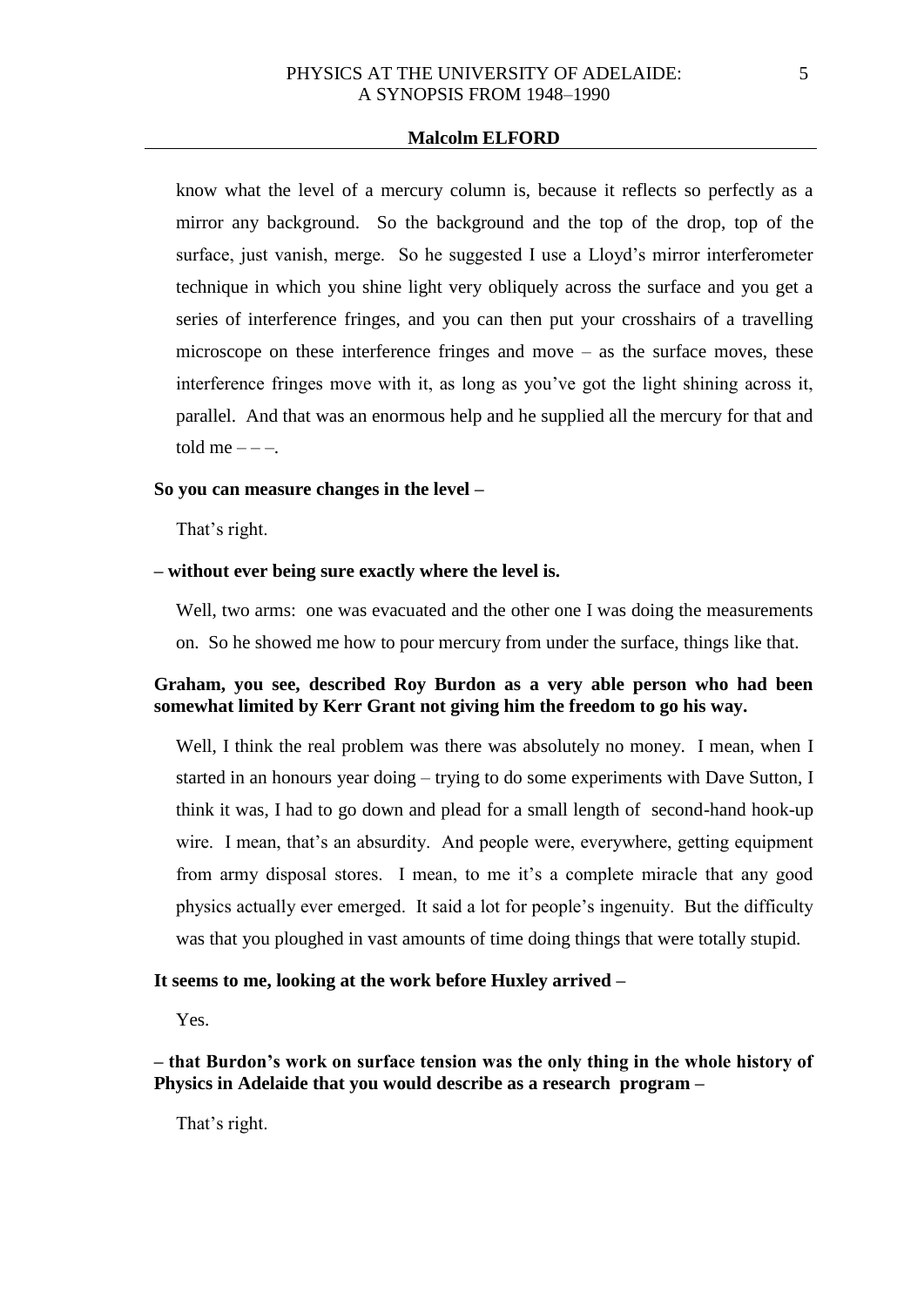### **– as distinct from a set of isolated projects.**

I agree with that. Yes. Well, and Graham retailed[?] to me how, you know, when he, not long after he arrived, he just called Bob Crompton and I think it was Dave Sutton and Graham into his office and said he wanted to start a research program and, 'I've got this one and this one and this one; which one would you like?' And Graham chose the meteor – the upper-atmosphere winds. And he said to me at the time, he said at the time he knew absolutely nothing about it. I mean, how often would you choose to get yourself involved in a program that you had no warning about and had no background it? And he just did the same to Bob, so Bob chose electrons in gases.

#### **Yes. I was saying to Bob that –**

It's astonishing, when you think  $---$ .

# **– it seems to me they came in cold to a new field.**

Yes.

### **Really received very little supervision.**

Oh, well, Huxley was my supervisor, my formal supervisor, and he had the Oxford technique that you, if you're going to have a PhD student, you lock them in a room for X number of years and they either produce something that's really very good or else they go slowly mad, and that was pretty much what happened. He left me almost entirely alone. He gave me, I think, two suggestions, both of which I found to be wrong, about the field that he wanted me to look at, which in that particular case was measurements of the mobility of ions in gases; and he gave me one book to look at, and that was it. And all my interactions were with Bob Crompton, who really  $\text{acted}$  – – –.

# **So Bob, effectively, provided the supervision.**

He provided all the supervision.

**Yes.**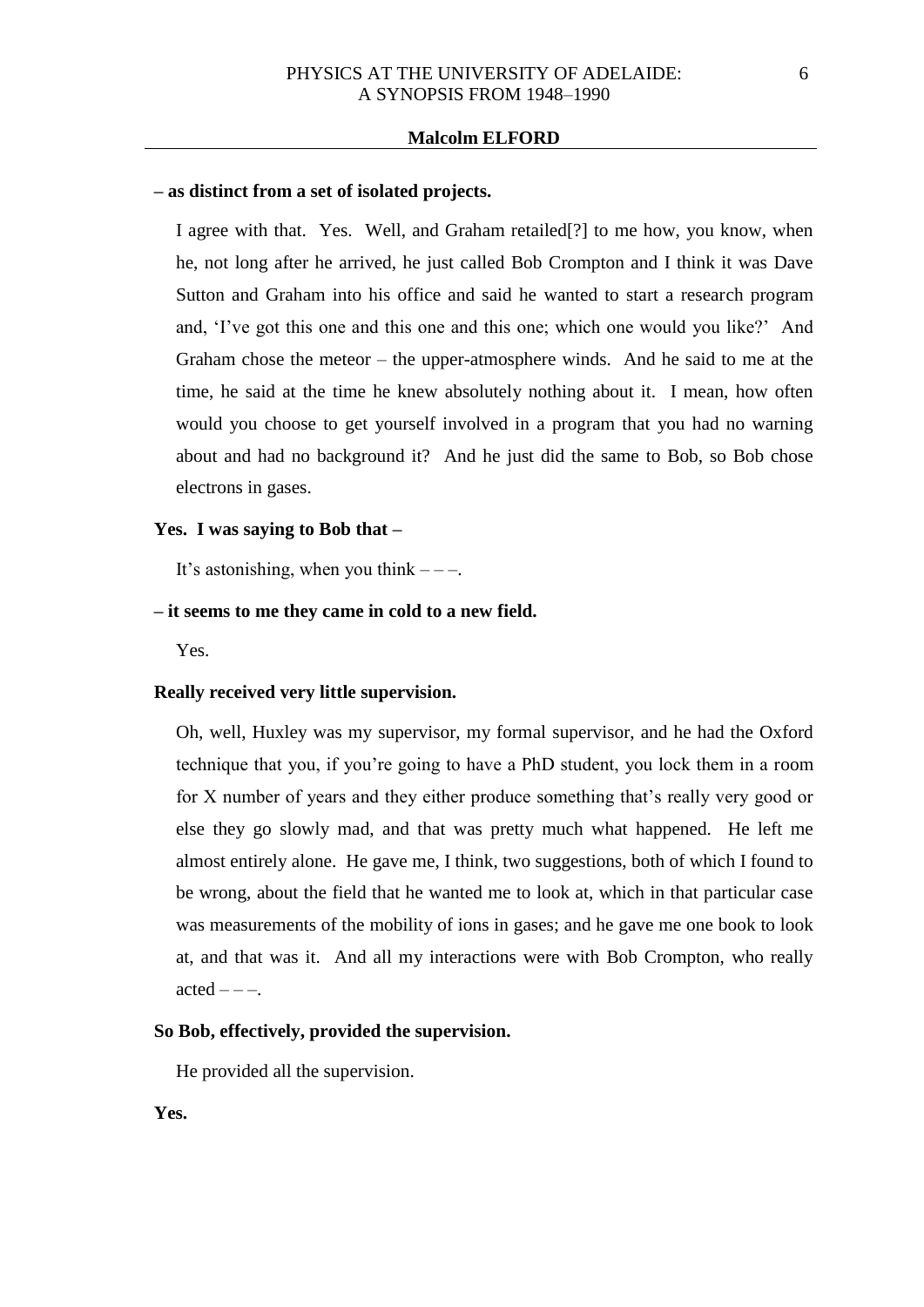But, I mean, no-one provided me with any supervision. I mean, I could have just gone off and done anything – and Huxley would never have known, either.

# **But is that right? I wonder whether – did Huxley provide encouragement?**

Oh, yes. The one thing that Huxley always had was enthusiasm. He was enthusiastic about what you were doing, as long as it wasn't stupid.

# **So it seems to me that the PhD students at that time were provided with enormous freedom about what to do and which direction to go in – effectively, no [supervision].**

Completely. In fact, people would ask you, you know, 'What do you want to do?' And of course you didn't know.

#### **Yes. Effectively, no supervision.**

That's right.

# **They got encouragement, and then had to write a PhD thesis –**

Right.

# **– having no models of theses to go on.**

Oh, absolutely.

### **'What does a PhD thesis look like?' How did they know that?**

Well, that wasn't my situation, of course, quite, because by the time  $-$  it was the situation for Bob and Graham and so on –

# **And David.**

– because they were the very first PhDs to emerge out of the system.

### **Yes. It was Bob and David Sutton were the first two –**

That's right.

# **– and they both put their theses in the same month –**

Yes, and they both contained  $---$ .

### **– and they were the first.**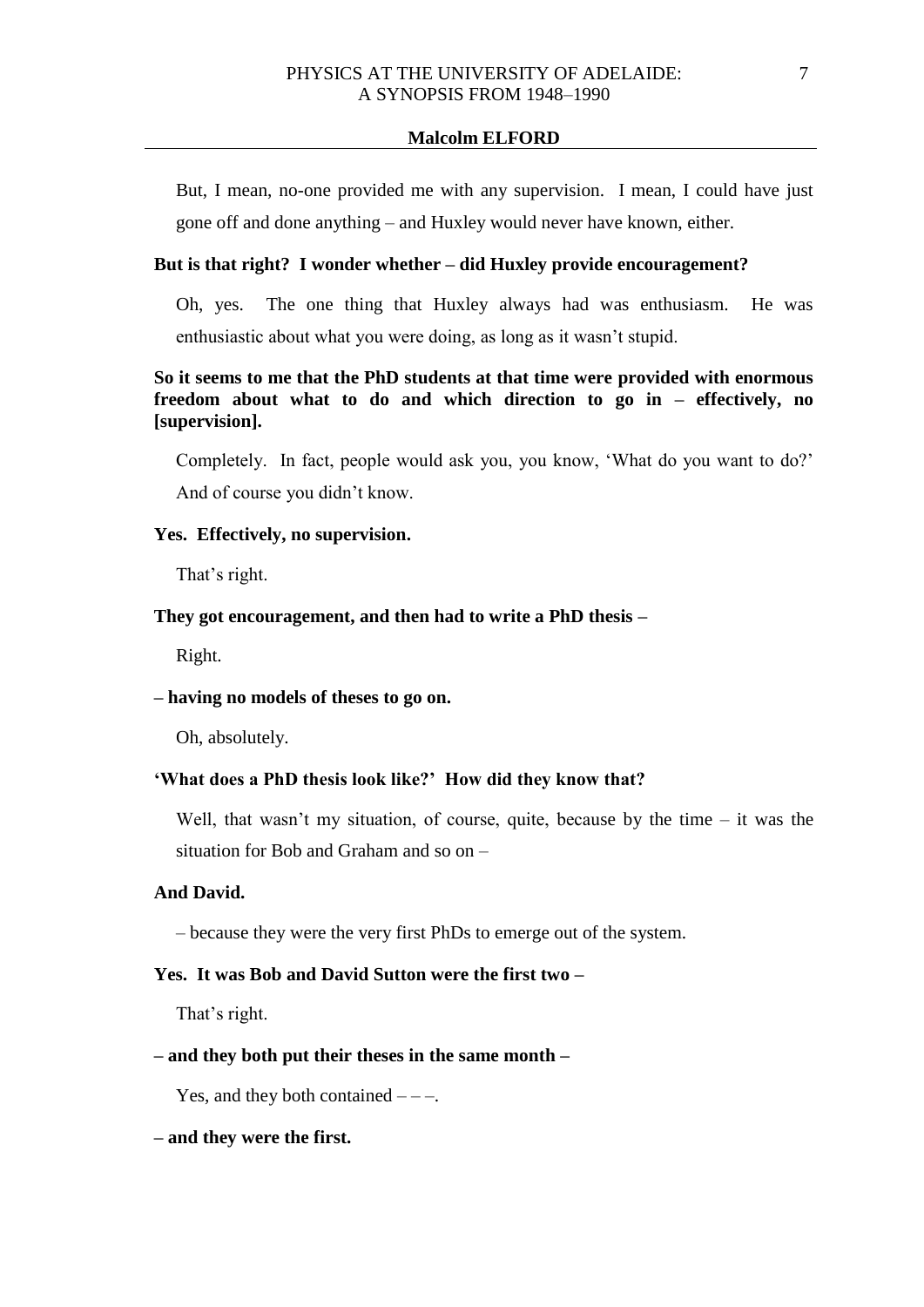What?

# **They were the first.**

That's absolutely right. I came – '53 was when I started, so I joined the group to do a PhD four years after it was founded in '49, and Bob and David had their theses through – gee  $---$ .

#### **They were conferred in '54. But they submitted in February '53.**

That's right. Because that was all going on  $-$  I know there was a great hoo-ha-ha, you know, I was trying to pick up gossip all round the lab – and there was a great debate with one of the examiners, who was in Sydney, who was also working in electrons in gases.

### **I wonder who it was.**

Whose name escapes me at the moment. Anyway, and it was – from memory, I think, in the end, Huxley sent it to a third examiner.

#### **Now, whose thesis are you talking [about]?**

This was Bob's.

### **Bob's thesis. I see.**

Who passed it. So, you know, this – wish I could remember his name, but I can't. So he had a long-running sort of  $-$  not vendetta, but disagreement with this head of  $$ was it head of Physics in Sydney? Can't remember.

# **Well, Messel had gone there by that time.**

Messel I met, who was there around then, anyway. He had his office just across the road from our lab.

### **Because Messel –**

..... .....

# **– was briefly in Adelaide with Bert Green –**

That's right.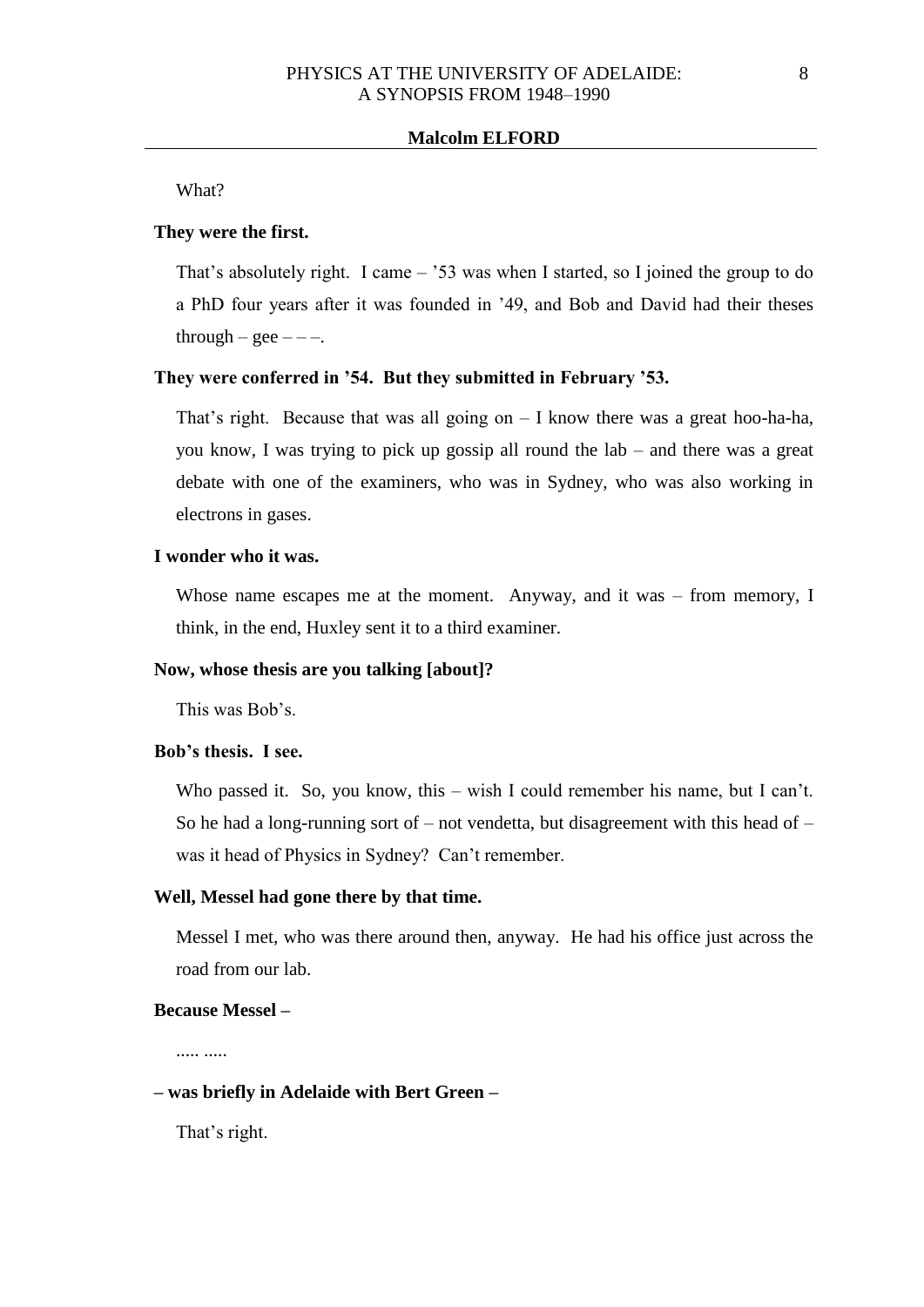# **– which must have been in 1951, I think.**

It must be later than that. Oh, '51. I can't remember the dates.

### **Yes. Messel was there '51–53.**

That's right. Because I remember Messel. But, of course – well, then I started at the beginning of '53, so he was around. I mean, I just knew him to see him, that's all. But, I mean, when I started in '53 it was an extraordinary experience because I had no idea, you know, apart from – because I had Graham as a model and someone to talk to – but I had no idea how one started with equipment and everything, and once we'd decided to do some work on measuring ion mobilities. Bob just – I still remember it: he gave me a Ferranti DBM4A tube.

### **What's that?**

It's an electrometer tube.

### **Oh.**

Specially-built electrometer tube which had all sorts of things to have very lowleakage currents and so on, and the idea was that I then had to build an electrometer to start with, to measure the ion currents. And then the next thing was he handed me a book called Benson, which was how to design high-voltage stabilising power supplies. So then I had to read this book, design my own power supplies that would produce the 600, 700 volts DC, and produce highly-stabilised output, which wasn't so trivial in those days. And the point is that [in] any decent research laboratory you'd just haul one of these things up and put it in a rack – I mean, nobody goes round building high-voltage power supplies. And, of course, when we got to Canberra we discovered what an internationally-competitive lab does do, and you just buy all this stuff that you need to buy. I mean, nobody would build an electrometer.

### **Yes, it was a**  $-$  **– –.**

And not only that, you had to design and construct the case and get it painted and engraved (laughter) and it went on and on.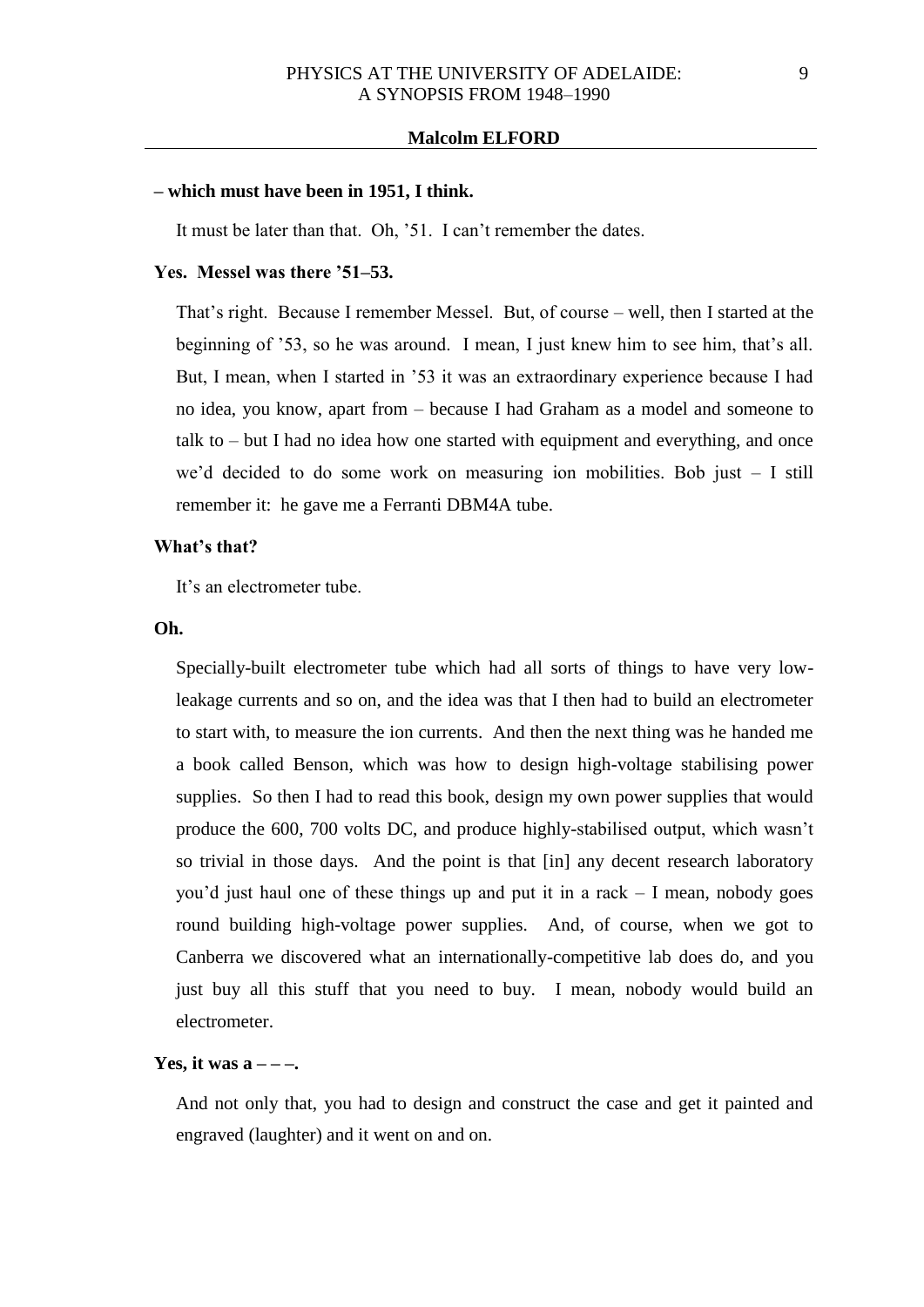#### **Bob talked about having retort stand clamps cast.**

Oh, yes. Well, I remember, for example, they couldn't have enough money to buy a standard resistor. I wanted to be able to do very accurate measurements using a standard resistor – currents, I think I was trying to measure. It doesn't matter. Anyway, so I ended up reading up books on how to build a standard resistor, and built one, you know.

### **Yes. You were really measuring a potential across a standard – – –.**

That's right. And I was then into things like annealing of the wires and the schedule you had to use on the oven. The thing about all this is that you learnt an awful lot, much of which came in handy at various times in my career.

### **Well, that's the point.**

And it taught you to be incredibly independent, because there was nobody to help you. If you went down the workshop you were expected – I actually machined all the electrodes myself. So you had to learn how to handle machine tools – and there was no course to do that; you'd just go and wander over to the other side of the workshop and say, 'Could you help me with this?'

# **So in retrospect you'd say you were fortunate that you had to do that, would you?**

Well, it was pretty handy at times when I was in places where they didn't have very good facilities, because I could then very rapidly knock something up and use it.

# **I think for a long time Adelaide graduates had a reputation around the world for being people who –**

Could do .....

#### **– could do things and knew how things could be done.**

Yes. Well, it is one way in which you can train students; but it's an unbelievably wasteful way, in terms of physics. It took me four years to get through a PhD course. Now, at least a year or year and a half, I think, of that was doing things that were completely nonsensical.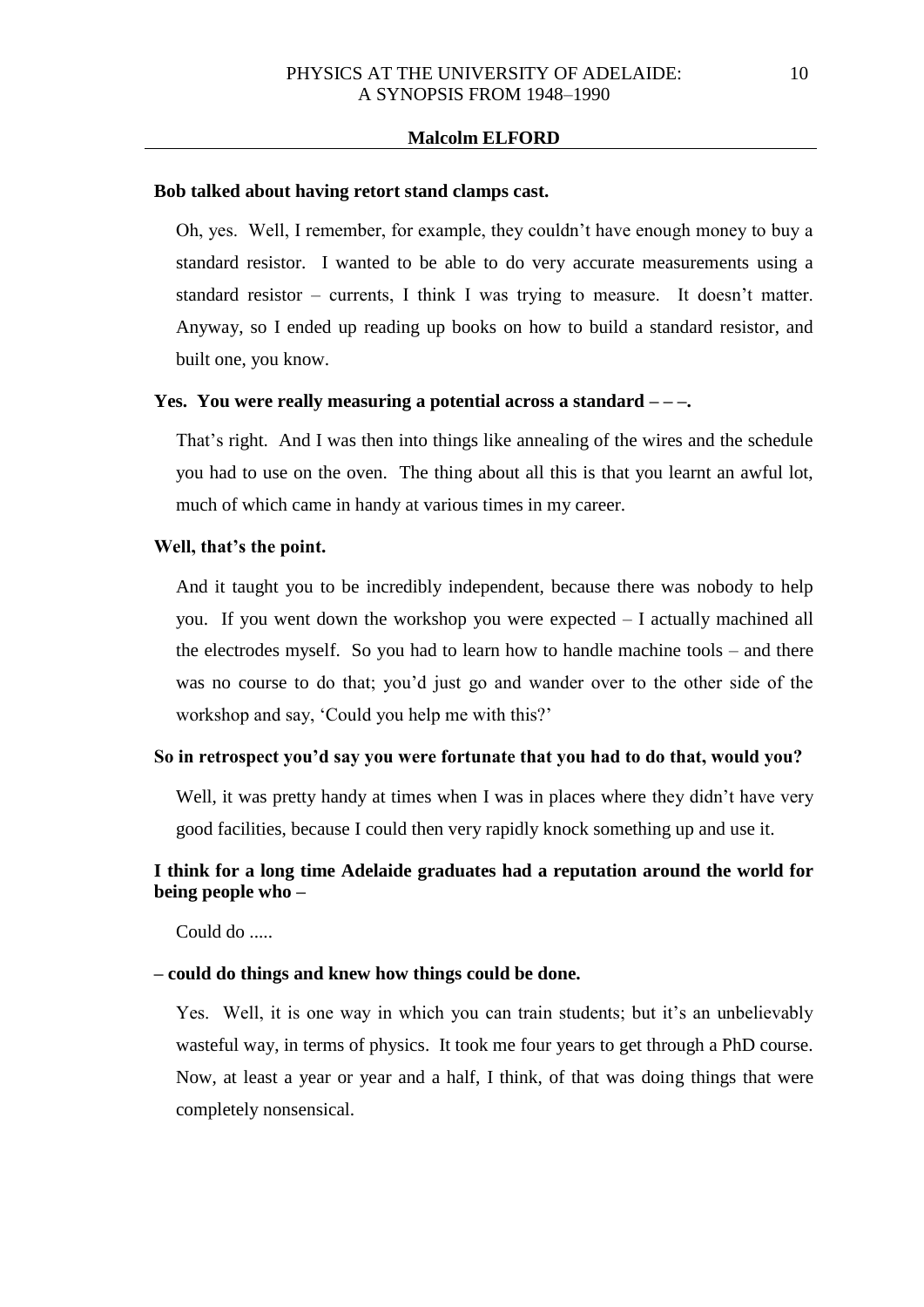**Could we just go back a bit, too? You talked about, in first year in 1949, you did half your degree points in just one year.**

Oh, yes.

# **So how long did it then take you to complete the degree?**

Well, three years was the statutory length.

### **You still took [three years].**

That meant I had a fantastically good social life for the next two years.

### **I see.**

It was a real mistake to do what I did, and someone should have pointed it out to me, because I just worked like a dog for the first year. I mean, I just didn't do much else except try and cope with the volume of lectures and pracs and stuff.

# **So then you did honours in '52.**

Yes, I did honours in '52.

#### **So what was honours like, then?**

Well, it was small. I think there were five or six of us. The projects that we had to do – we had to do a project in the honours. The projects were really Mickey Mouse things. I can't remember in great detail, but they certainly – I had to, I think, examine the emission from a filament as to how much of the current was electronic and how much was negative ions, and I pretty well never got much past trying to get the thing free of leaks. The vacuum technology was crude in the extreme.

### **Now, I've got you down here as doing honours in '53.**

 $3 - I$  thought I started it  $---$ .

#### **Did you have Colin McGee as a – – –?**

Yes. Don McKelvie.

#### **Yes. Kath McLeod?**

Don't remember her.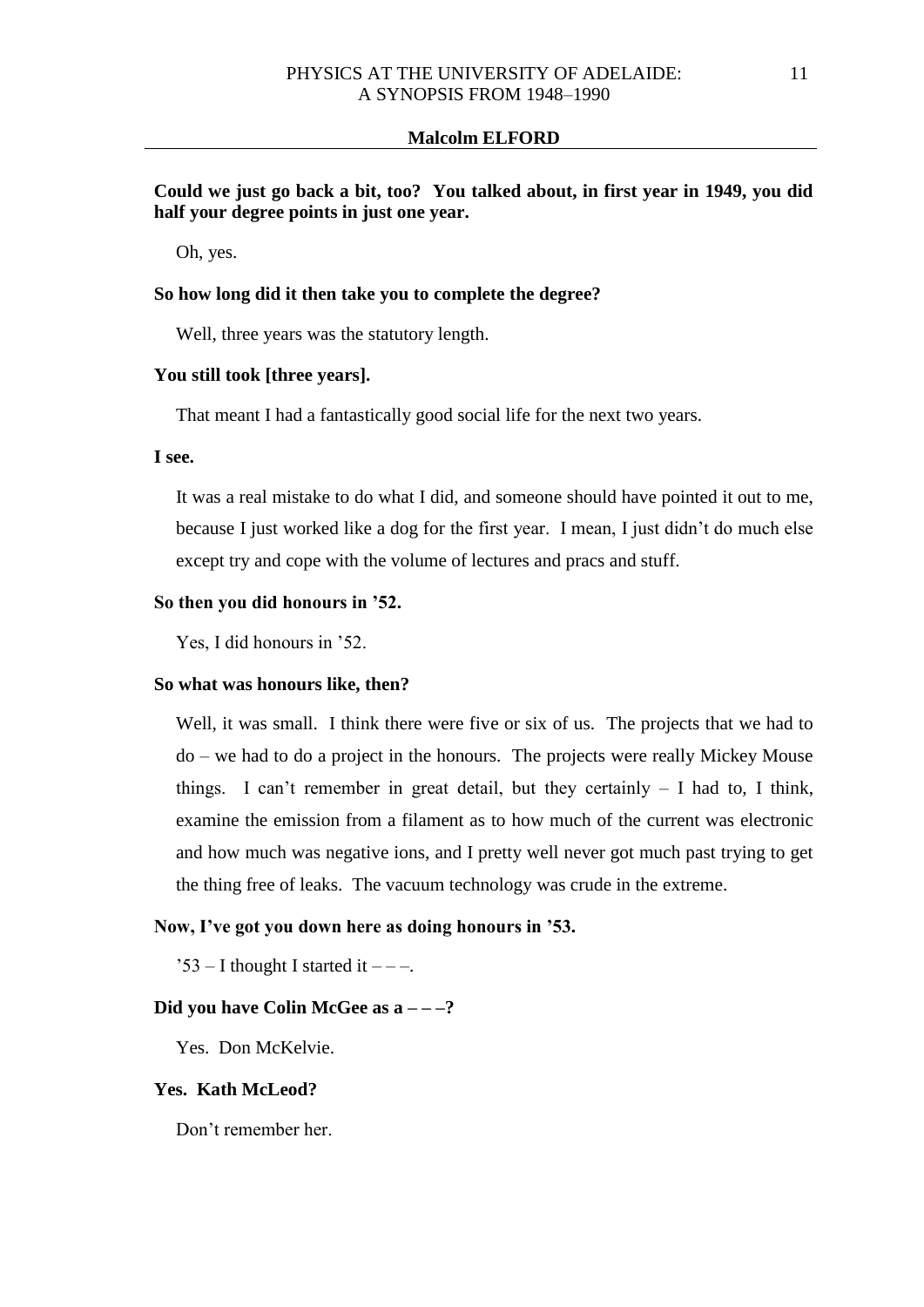### **Eric Murray?**

Eric Murray, yes.

# **Bernie Milton?**

Yes.

### **David Prest?**

Yes.

# **John Smith?**

Yes. I think that's the honours year.

# $Yes - I've got that ---$

Where did you get that information from?

### It's out of the  $-\frac{1}{2}$ .

Archives.

# **Oh, it's the document that Harry Medlin produced for the – – –.**

Oh, I see.

### **When was it? Centenary.**

Yes. Okay. Yes. How many of them – there's about seven, is it?

# **But even the business of having – – –.**

Kath McLeod I don't remember at all.

# **You see, Bob Crompton spoke of there being no lectures in honours – when he did honours in '48, that they had a book, Joos,** *Theoretical physics***.**

Oh, god – what a book.

**..... ..... ..... ..... .....**

That was still around when I did it. It was one of the books that you were supposed to – and I've got a copy, still got a copy, unless I've thrown it out. Terrible book, absolutely terrible book. Honours.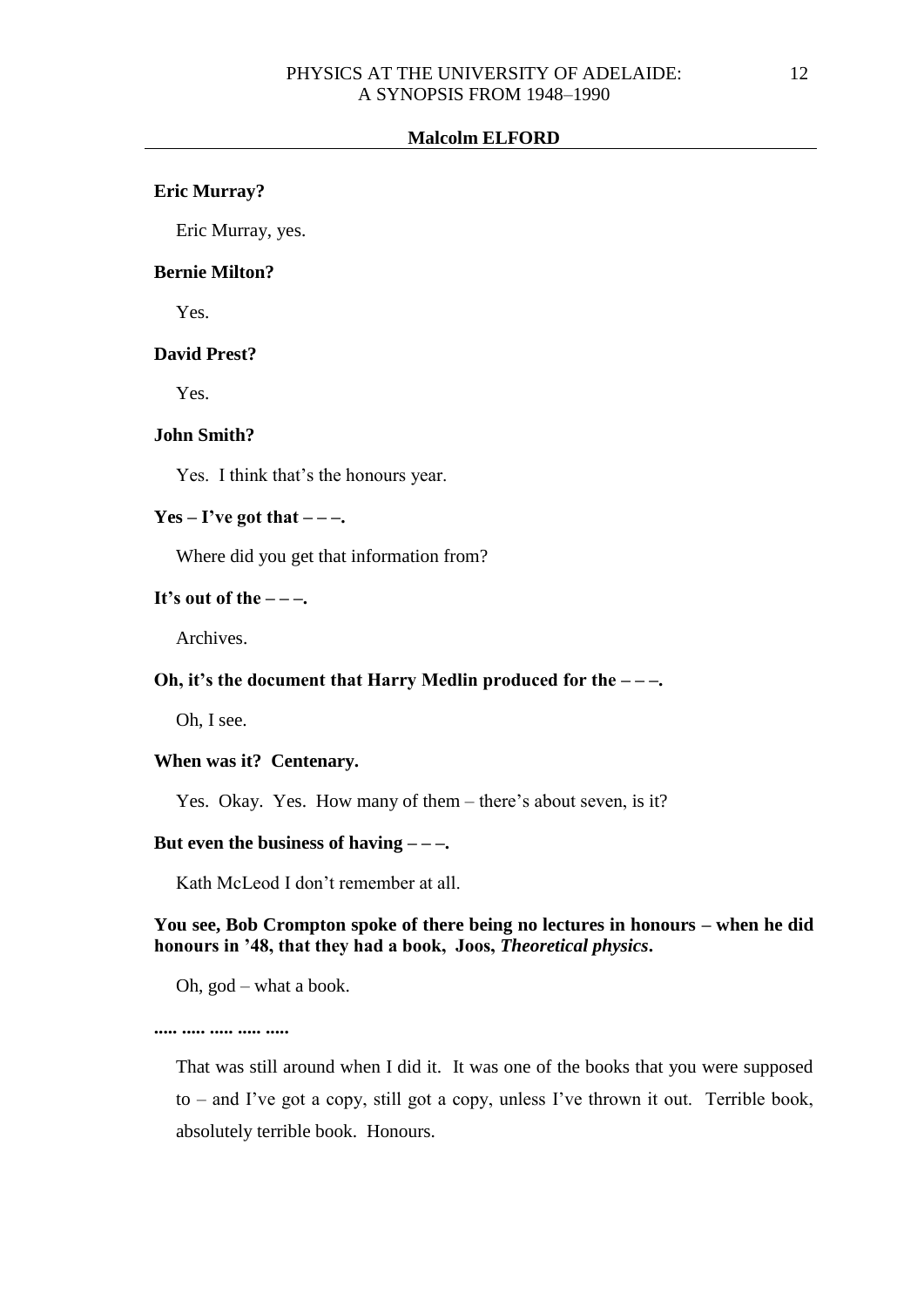#### **But you had lectures?**

Yes, because I remember one of the courses – in fact, the only one – was called a 'reading' course, and this was in Glaston. We had to understand and be on top of the whole of Glaston's atomic energy book, and that was run by Graham, which was  $-1$ mean, from time to time I think he had small tutorials or something, but basically you were on your own, you were just given this book, and of course it was terrifying because you could be asked anything out of the whole book in an exam. (laughs) And, of course, Graham was barred from – they had to make special arrangements about marking the exam papers to avoid the conflict of interest.

#### **So who else was lecturing in honours? Was Huxley doing some of that?**

Yes. Huxley took us in honours for – ah, yes, I'm sure he took us for Electromagnetism, which was one of his things he really enjoyed, which followed on, of course, from all the wartime experiences. Statistical Mechanics, Wave Mechanics – can't remember all the courses. The honours year was an extraordinarily heavy year. I can remember – I mean, I think two of the people, when we were having this orgy of three-hour exams at the end of the year, I can remember two of the people essentially broke down. I think Bernie Milton was one of them. And they were given supplementary exams. I found it an incredibly stressful year.

#### **So with the projects, you had a supervisor for the project?**

Yes. I had Dave Sutton as a supervisor during my honours year because Bob was overseas at Swansea on sabbatical leave. But it was incredibly frustrating because the vacuum technology of the period, and certainly in the labs, was crude in the extreme – I mean, everything was done with Plasticine and Q-Compound and you wouldn't believe – you know, W40 and W60, and these black waxes. I mean, it's bizarre, when you actually think of it. And I spent, I suppose, most of my time leakdetecting, because I could never do anything because the thing would always spring a leak somewhere.

#### **So what was the project?**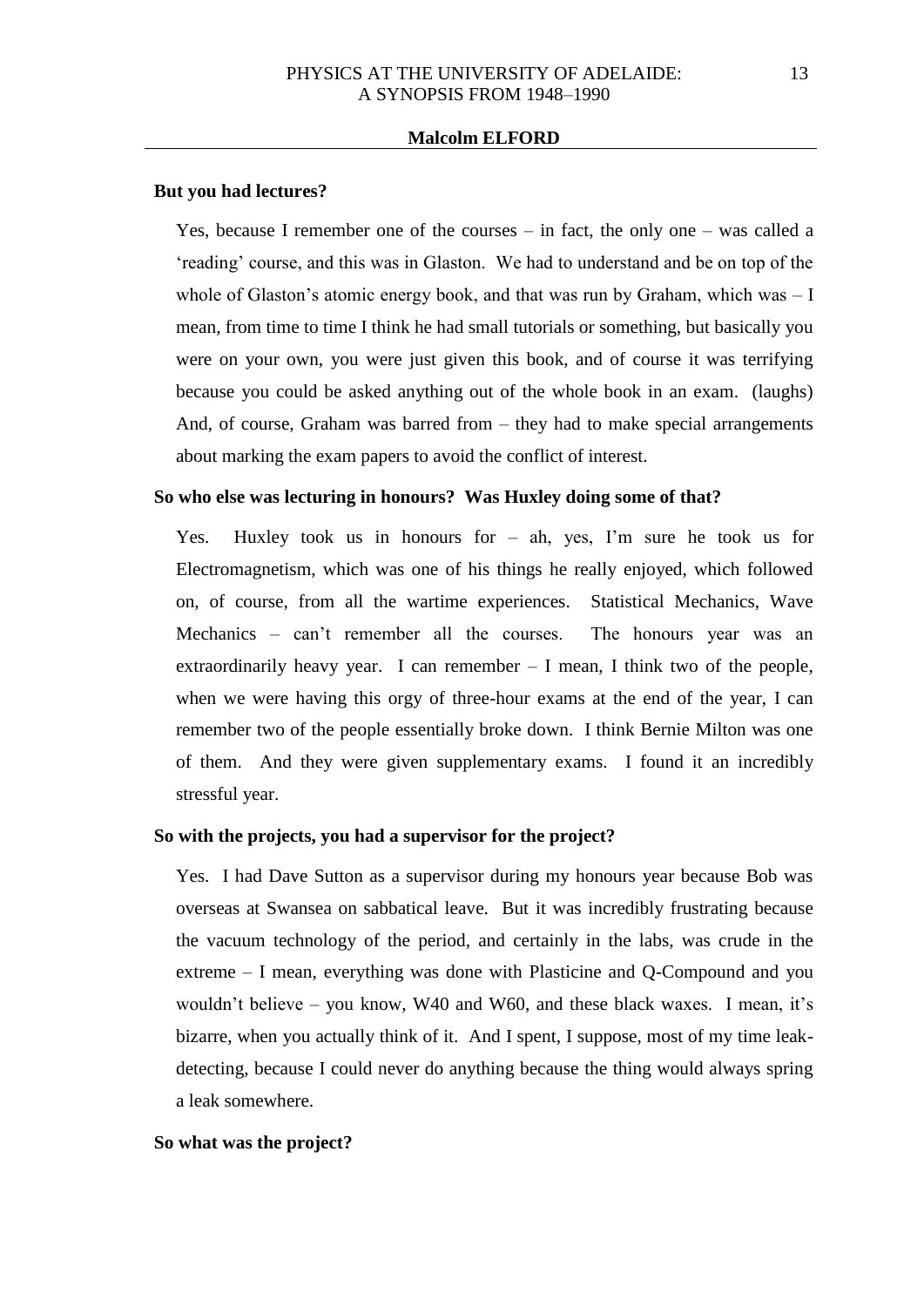Oh, the idea was to – there was some concern in their apparatuses in the lab where Bob and Dave were working that they were getting negative ions emitted from coated filaments as well as electrons, and if that was true that would be a difficulty in dealing with the current ratios from which they managed to extract transport coefficient data. So the suggestion was made that I should build a little apparatus to run a filament and separate these two components, and I decided to try and separate them by a transverse electromagnetic field. It only ever partially worked. I doubt whether we ever found what was going on, largely because of the amount of time I had to waste just trying to get this thing started. But again that was one of the cases – it was all made of brass, and one had to machine it yourself and solder it up, and  $---$ .

# **But that was a project which was linked to a research program in the department.**

Yes. I already sort of had a toe in the water, in a sense, and I was working closely with Dave Sutton, and I knew what was happening in the lab. So when it came to do a PhD it was a very straightforward thing. I mean, I already knew Barb, and who was the other guy in the lab then? He went to Western Australia. Died some years back. Anyway, did work on drift velocities.

# You see, when I did honours in  $---$

Bob Duncan was in floating around the place, too. The legendary Bob Duncan.

# **..... recall that name.**

Well, Bob Duncan was the instigator of the 'yellow footprint' saga.

### **Oh!**

Together with Eric Murray. That story is now well-known amongst the aficionados. John Lowke knows a lot about that. If you ever want to follow that up for any reason, John Lowke's your man.

#### **What was his name again?**

Bob Duncan.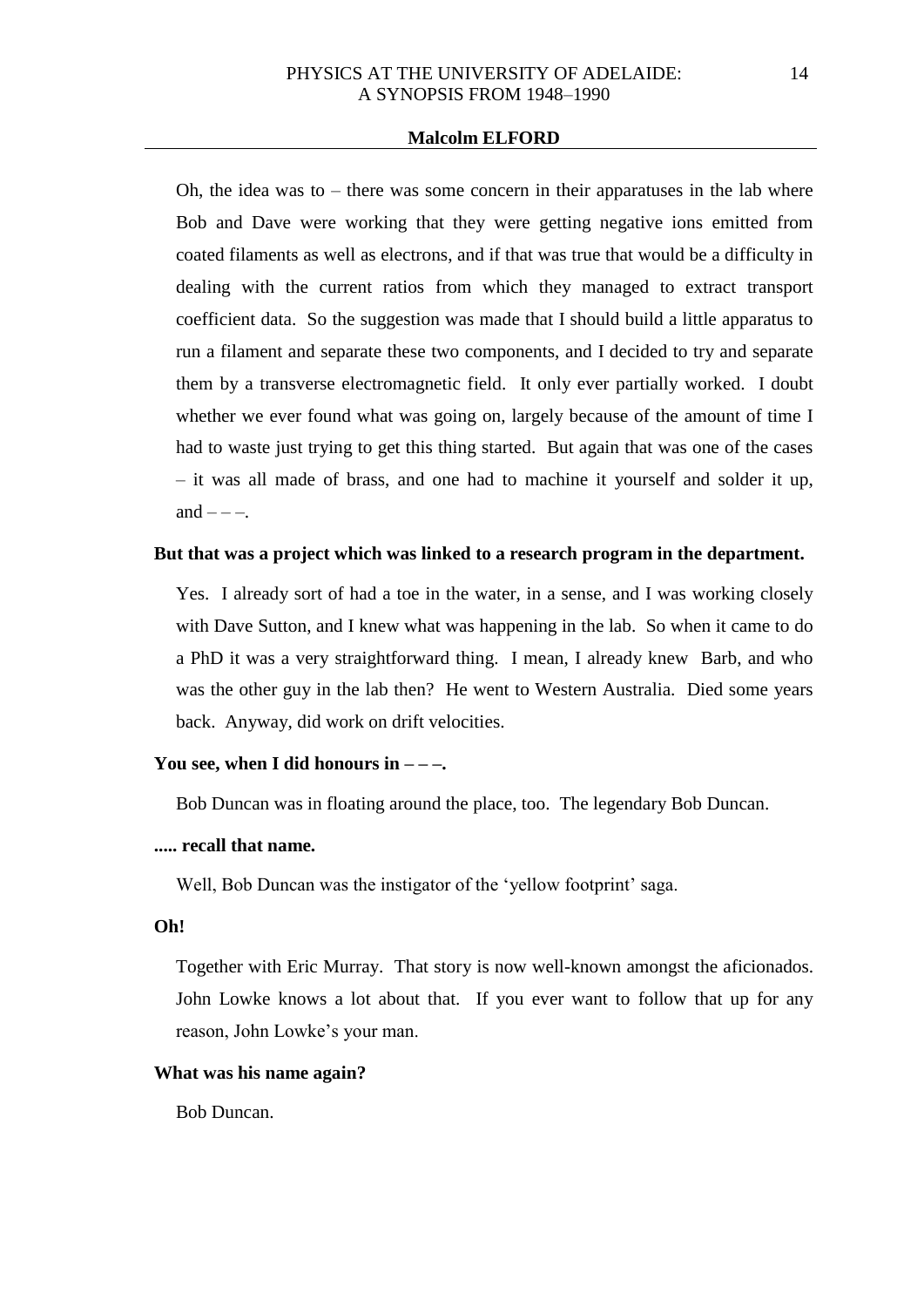#### **Oh, yes. Did honours in '51.**

That's right. He was floating around. He sort of worked in the lab when I was there. One was never too sure what he was actually doing. I remember on one occasion Bob Duncan and I went off to some Student Christian Movement conference or something during the week, and we got a message from Huxley: he wanted us back. (laughs) He thought that we were just arbitrarily having fun rather than doing some physics. And it was quite amazing, because I didn't think Bob Duncan was really seriously looking at anything much, until, about six months after he left to take up a job with CSIRO, he wrote a paper on a problem that had been puzzling people in the lab as to why the drift velocities of electrons in gases using a particular technique were pressure-dependent when they shouldn't be. And Bob Duncan showed – was the first to show that this was due to pressure dependence, two surfaces when they go – a pulse goes through shutters, you can get both forward and back diffusion, which distorts the pulses. And that was the basis from which John Lowke, who came along – was one of the people who came to Canberra in '61, virtually his entire thesis was based on that – extending what Bob Duncan had done. So Bob Duncan was a bright guy and he had quite an interesting career at CSIRO.

# **Now, when I did honours in '62 there was an honours room and honours students had a desk in the honours room.**

Nuh-uh.

**That was a 'no'?. And there was an honours laboratory, and we did projects which were, by and large, not associated with a research group at all. They were just like an essay topic or something – you know, put a bit of ..... ..... together – – –.**

I don't remember any of that.

# **So it was not like that.**

I just floated round the lab and perched on any old desk I could lay my hands on.

#### **This was the lab where Bob and – – –.**

That's right – Bob and Barb and – oh, Bill Macklin was the guy I was trying to think of went to Western Australia, and he was involved in the experimental discovery of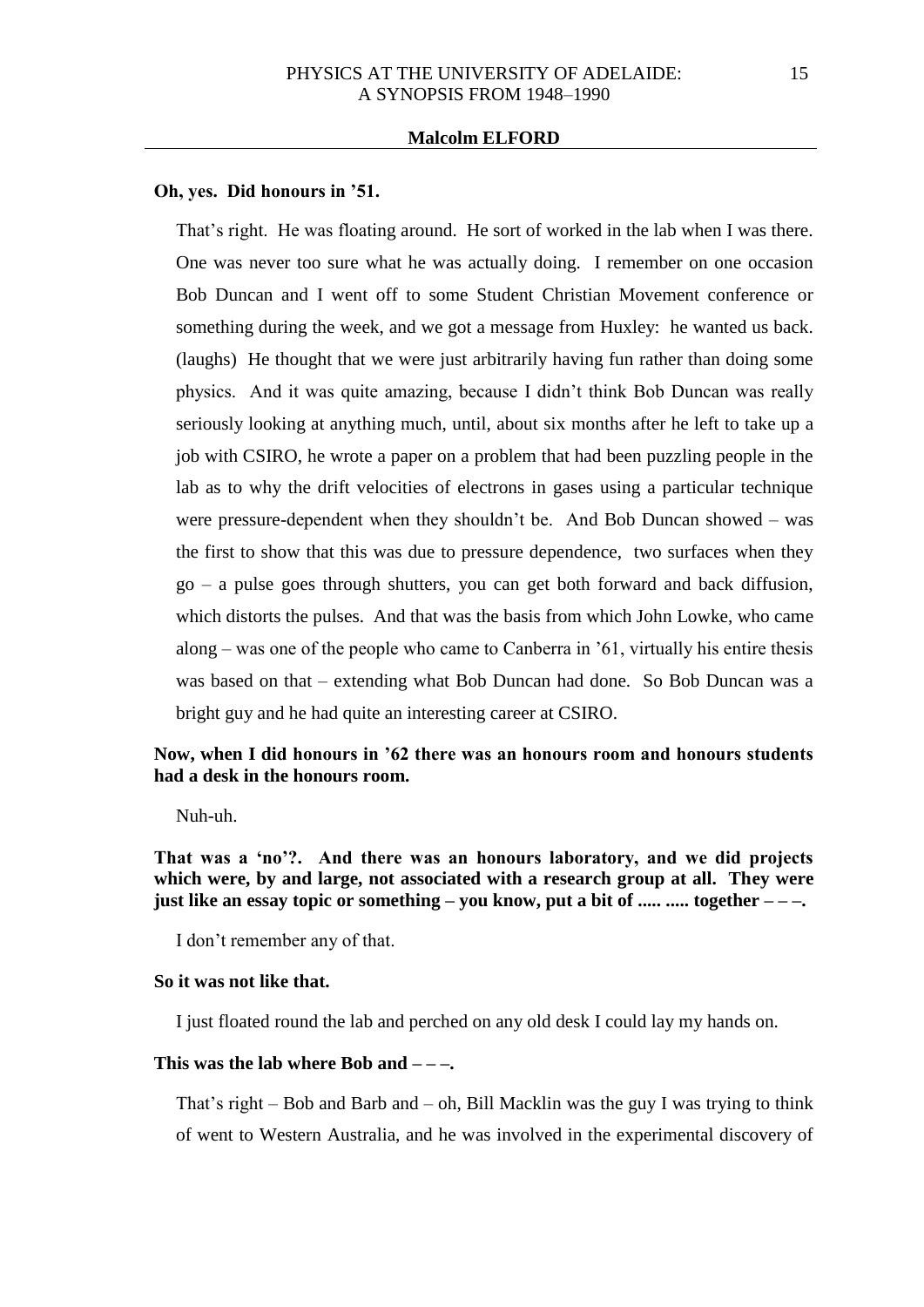these pressure dependences. No. And when it came to doing  $a - as a research$ student, I just simply had a desk in  $-$  a table  $-$  actually  $-$ 

# **You actually worked.**

– bang in the lab, where all around me were all the apparatuses and things.

#### **Already in residence.**

Yes. Then, when Barb went of  $-1$  think she had an 1851 exhibition or something  $-$ I moved in to share an office with Bob Crompton.

### **This is Barbara – – –?**

Barbara Hall, she was. She's now Barbara [Possingham]. But there was no formal arrangement for – it was a bit like the research program; I mean, everyone was just sort of independently doing their thing. And Bob was terribly useful in the sense that he could tell me who to go to and ask – I mean, you had to do everything yourself. If you didn't show any initiative to do anything, just nothing would have happened. I mean, there was nobody to look over your shoulder or anything like that.

#### **So the PhD was a test of initiative.**

Yes – and, I think, mental stability and a few other things! (laughter) But the other thing is, in order to do this, you had to work day and night. I can remember the enormous amount of effort we put in at night-times. I can well remember getting over my fear of the dark – not that I ever had much of a fear of the dark – by having to feel my way out of the building at 1 o'clock in the morning without any lights on. I used to do that routinely. And Bob Crompton, of course – it was a miracle, I think, he managed to do as much research as he did to get his degree, because he had an enormous teaching load, and I think people just worked at night.

#### **Yes. Do you remember what Bob taught in those days?**

I remember he taught a course on optics, geometrical optics.

#### **Yes – I know, too; I did it.**

You didn't, did you?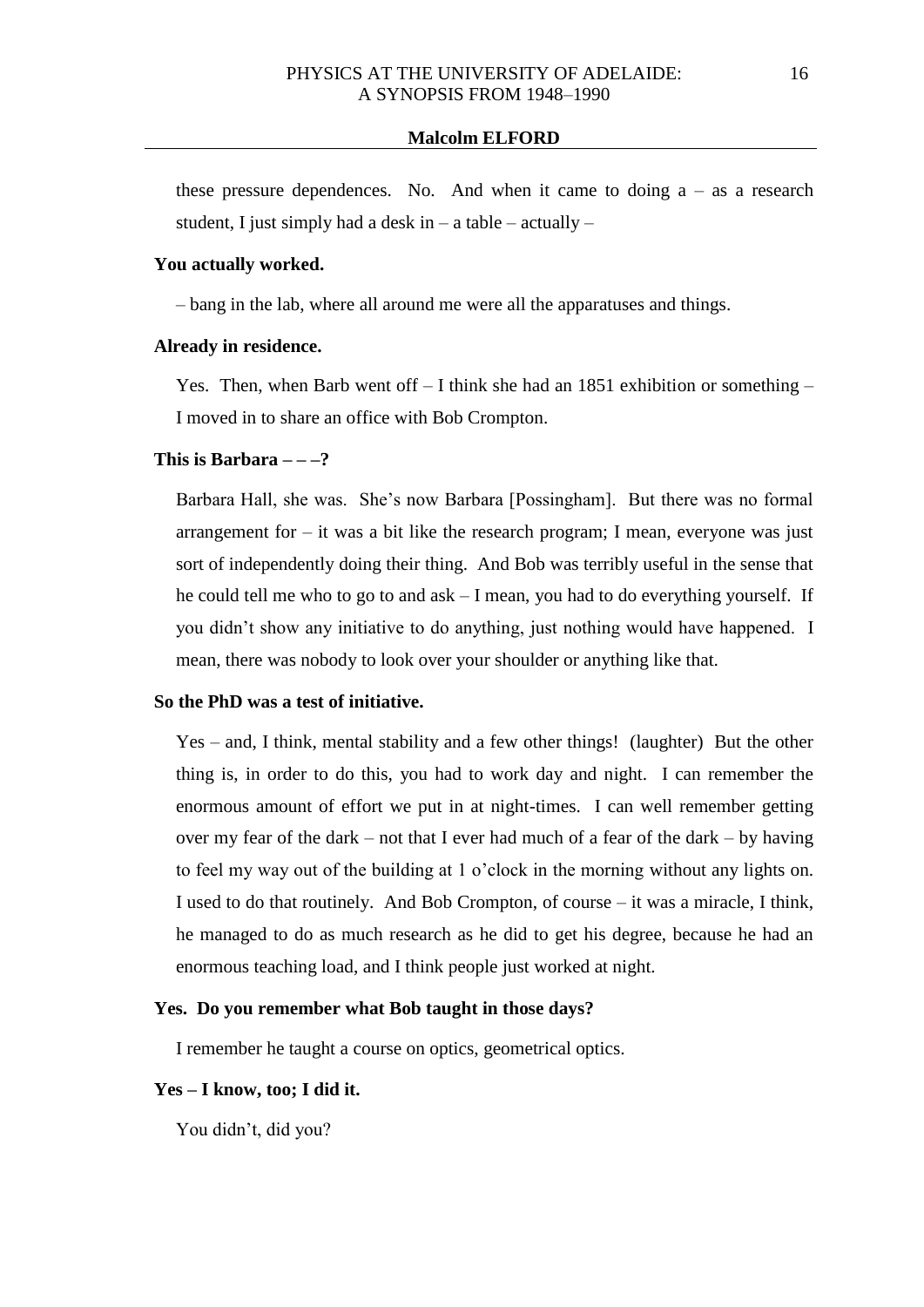**Yes.**

What was he like as a lecturer?

# **Energetic.**

Yes.

### **My memory of Bob is that he'd write on the blackboard with one hand –**

And rub it out with the other?

#### **– and rub it out with the other, and there would be a cloud of dust.**

(laughter) That sounds like Bob. And I remember he did this course – I can remember him preparing the course; he put a lot of work into getting on top of geometrical optics. Jenkins & White.

### **So when do you reckon he started doing that?**

Oh, boy.

### **When are you remembering him developing that?**

That would have been round about 1955, I guess – would be my guess. (break in recording)

# **Malcolm, you were talking about, essentially, how it was you chose your project and a link with the project that Graham was doing. What was that all about?**

Well, one of the projects that Huxley picked up was when he was working at Manchester and was ....the head then at Jodrell Bank the big radio telescope – the first big one, in fact, think was – not Lovell; I've forgotten the name.

# **Bernard Lovell?**

Bernard Lovell. Anyway, they observed blips in their signals which they understood or guessed had to be meteor trails, reflections from meteor trails, and these moved with time because the meteor, the trail, was being blown by the upper-atmosphere winds. So this immediately suggested that you could investigate the motion of winds around the Earth at 40 to 120 kilometres above the Earth. And that idea appealed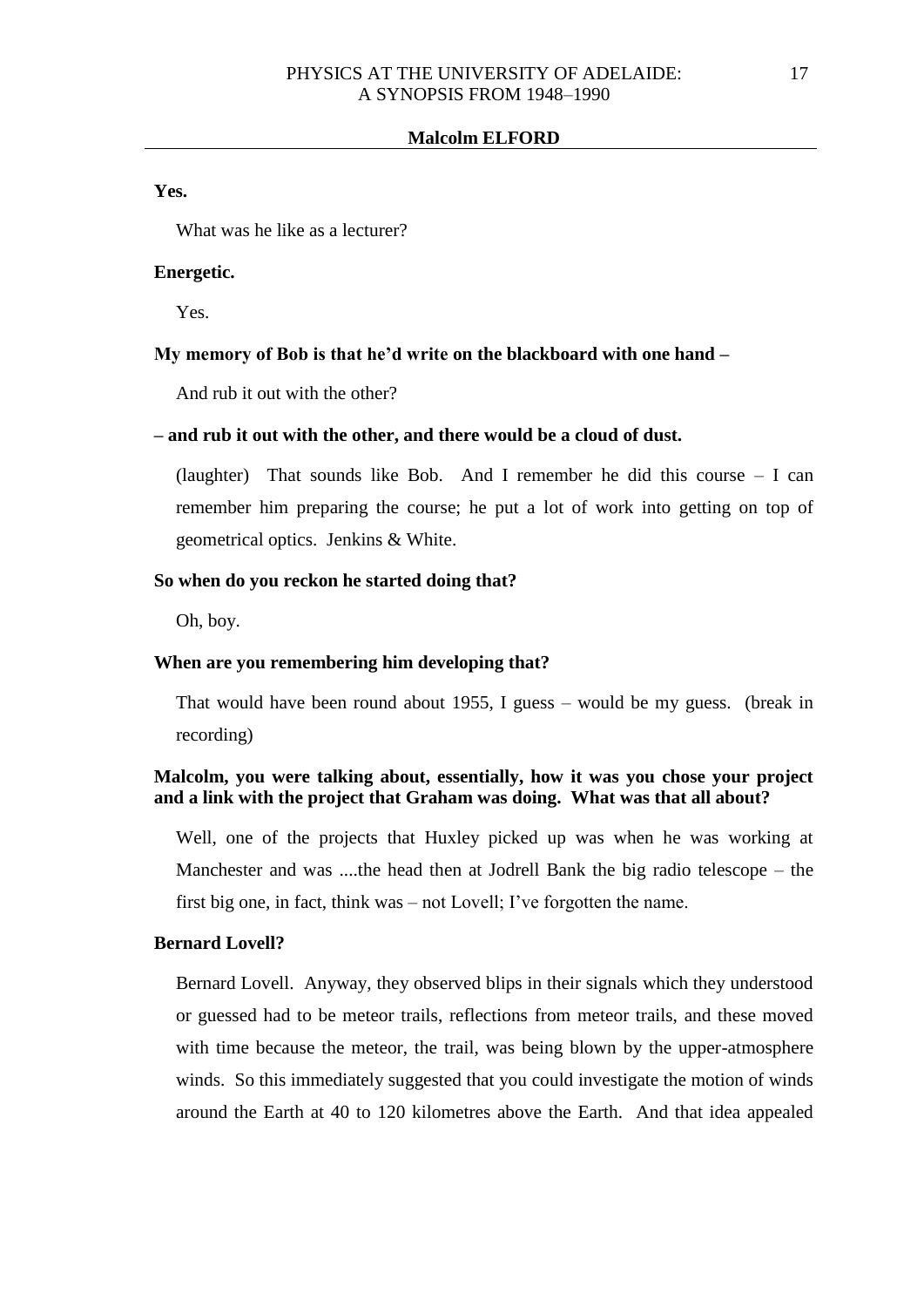very strongly to Huxley and it was the idea that Graham took up. When it came to studying the way these trails, which are formed like a very small pencil, they subsequently diffused along their length and this can be picked up in radar reflections, and Huxley was very interested in using the theory of ambipolar diffusion, because the trails were made up of electrons and positive ions  $-$  it's an ionised trail. So he came to me and said, 'Would you like to do a study of the mobility of these ions in gases?' And that's pretty much the last connection I ever had with upper-atmosphere winds until about four years after I retired I got an email from Graham to say, 'We're using this following formula,' which he wrote out, 'for the diffusion – to represent the diffusion of the trail. What do you think of it?' And I wrote back and said, 'It's useless.' And he said, 'Well, can you do better?' And I said, 'Well, we can do better than that, and we've got sufficient data from our laboratory experiments to actually give you tabulated values.' And that started about a two-year collaboration between Graham and I and I think we got two or three papers out of that, and that's often referred to as 'the Elford brothers' in literature. (laughter) Which is pretty unusual. That was a rather fun thing to do.

# **But in Huxley's mind, in those early days, there was a clear link between those two fields he established in –**

Oh, yes. One was connected to the other. We were supposed to sort of support the – you know, study the formation of this trail and its subsequent behaviour.

# **Yes. So in those early days – – –.**

So it's a separate, slightly separate topic from studying the winds.

# **Of course, yes. But in your mind, when you were doing your PhD, did you link what you were doing to the meteor work at all?**

No. Well, I started off by  $-$  well, it's an interesting story, I suppose  $-$  by taking up Huxley's suggestion that one should look at the mobility of calcium ions in oxygen. Well, I knew immediately if you run a filament in oxygen it would burn out, so the nearest thing I could get to that would be nitrogen. Then I discovered that calcium, when it gets hot, just eats any metal, so I put filament after filament coated with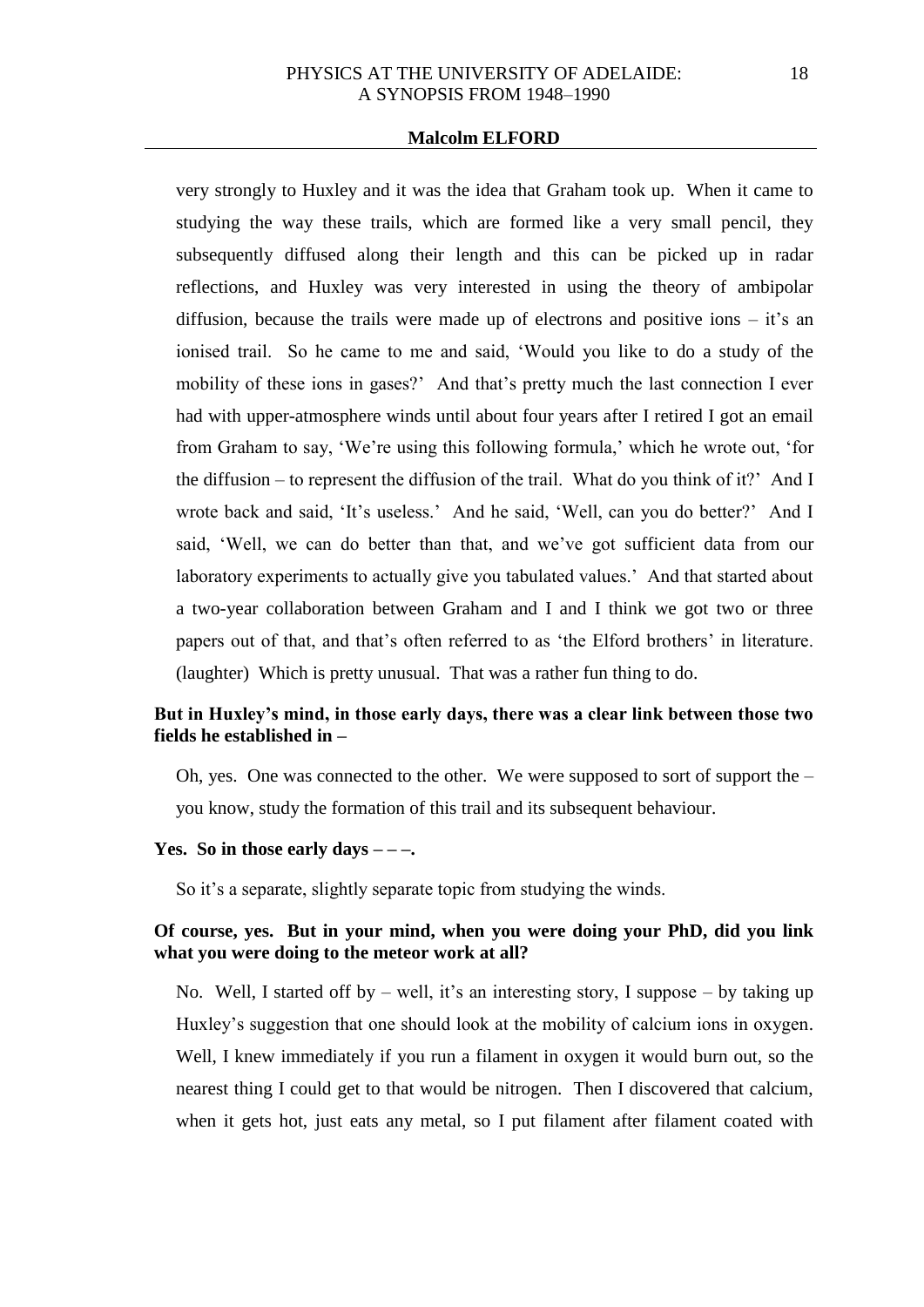some calcium salt and they'd all burn out. So then I decided calcium was too difficult. I could get as close as I can in atomic number by going to potassium, and everything will give you potassium  $-$  if you take a bare wire and just heat it in vacuum you'll get  $10^{-11}$  amps of potassium ions. Everything's coated with potassium. So that solved that problem.

And then I looked around: so now we had potassium ions in nitrogen, but you can see it's still moving away from anything to do with meteors. And then I read the literature, and the only book that Huxley gave me was a book by A.M. Tindall written just before the War and before the group shut down, and it contained plots of potassium ions in nitrogen, and they all had kinks in them, and I realised that anything to do with gases is not going to have kinks; it's all statistical. So it seemed to me clearly there was some experimental artefact, and so my thesis really turned around, eventually, to being a study of potassium ions in nitrogen and various other gases with a view to understanding where these artefacts came from and ultimately to – then I got led onto whether it was possible to derive interaction potentials between an ion and an atom from mobility data, and in principle that could easily have been – could have been done, although there were no adequate theories at that time to do it. Subsequently, many years later, such theories were developed.

But in 1958 or whatever it was I went to England on my way back from Canada, where I'd been doing a postdoc, and I went down and arranged to see A.M. Tindall  $$ he was still alive; very old man – and he showed me a lot of other stuff which he said he had deliberately not published because he didn't believe the kinks himself, and he agreed that it was an experimental artefact. So that was an interesting connection with history.

# **During the time that you were doing your PhD, did the funding available to buy equipment improve?**

What funding?

**Or was it always a problem?**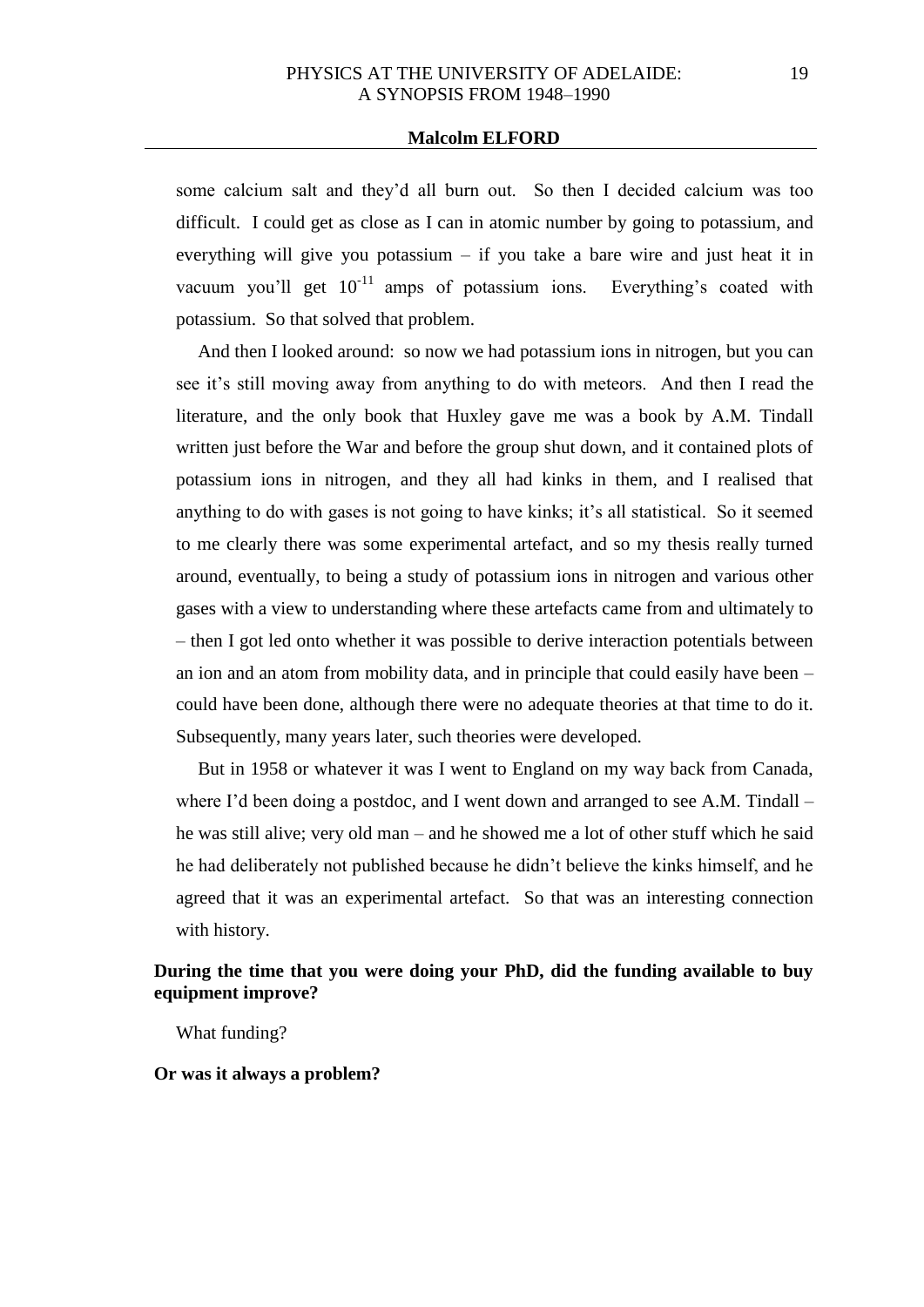No. No. It really didn't improve. In fact, if anything, it got steadily worse. I mean, it's hard to imagine how dreadful it was. I mean, people would cannibalise everything. If a person finished his PhD, within 24 hours somebody would have stripped the room  $- I$  mean, even taken switchboards off the walls. It was just extraordinary. So people became terribly adept at making do. It was the ultimate doit-yourself paradise, and people got very good at scrounging old gear. We needed, for example, tungsten seals. We couldn't possibly afford to buy a tungsten seal, but you could .....[?] get magnetrons, which had tungsten seals in them, and we spent the time breaking them open and getting the tungsten seals out. I mean, this is the sort of thing  $---$ . When you have to go back that far, it's enormously time-consuming.

# **Now, when you moved to ANU in – when was that?**

'61.

# **'61.**

March '61.

#### **You found a very different situation.**

Oh, yes. (laughs)

#### **Now, was it that the ANU was a standout institution –**

Oh, yes.

# **– or was it that Adelaide was unusually – – –?**

Well, the difficulty was – I've forgotten the name of the report that came, that Menzies had done – but the whole time –

### **Murray – Murray report?**

– Murray report, you're right – the whole time was – I think the funding came all entirely from state sources, and they were starved for funds, there's no question about that, and the place was technically rundown to a high degree. And so this is why everyone was forced into doing these things.

# **So you think all the state universities would have been in the same boat?**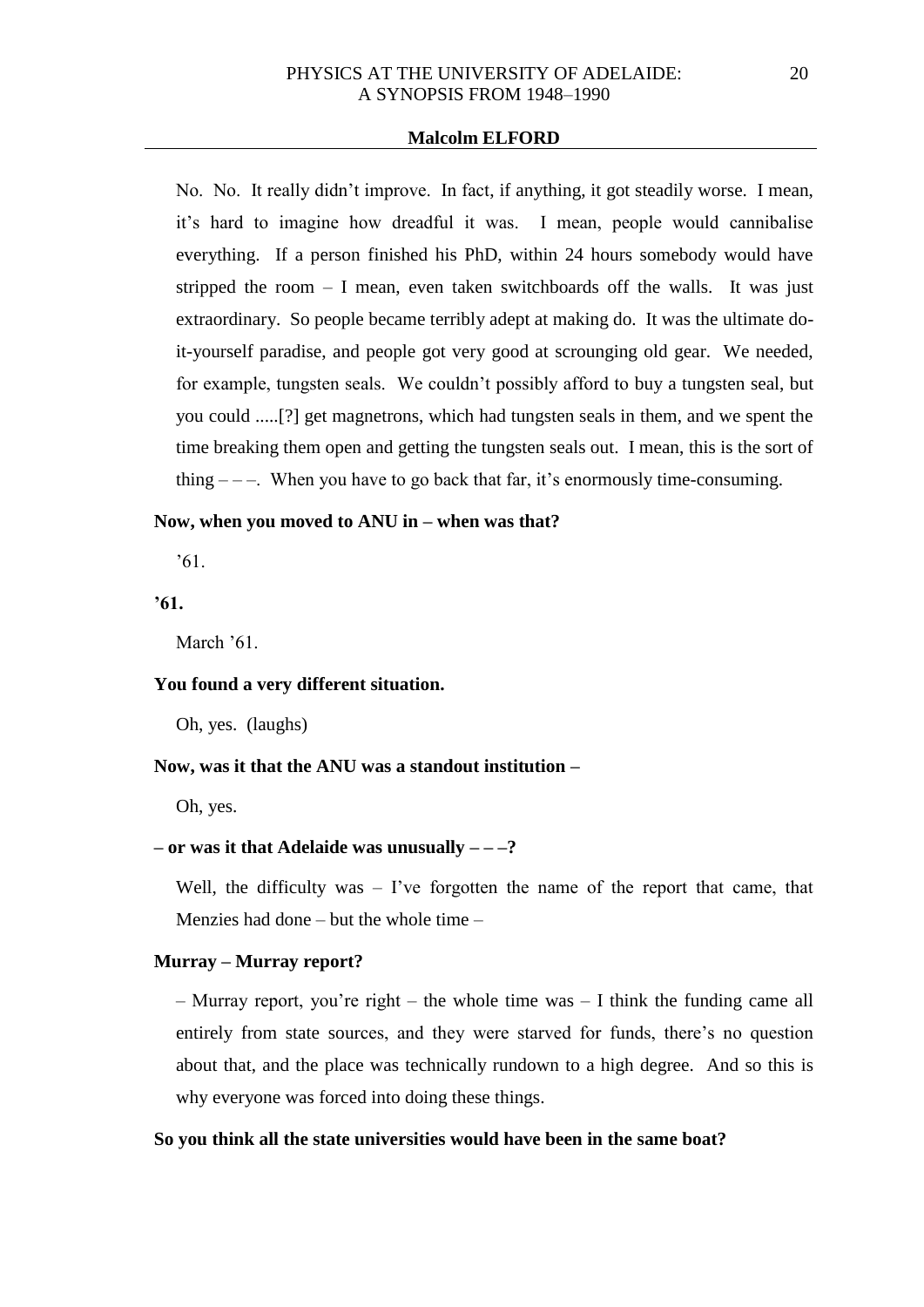Oh, yes, they were – and, in fact, it was out of that that triggered the Murray report, and from the Murray report, of course, the federal money started to flow. But even before that, of course, there was federal money going directly into the ANU, and lots of money.

### **Yes. It was set up as the premier institution.**

Yes, and it was designed to  $-$  well, one of its functions was to train  $-$  quite deliberately, they said they weren't going to have any undergraduates; they'd start everybody at postgraduate level, and because of the enormous shortage of staff all over Australia at that time one of its functions written into its charter was to be a source of PhD-level people to start universities. And to do that they needed to have major research labs and to do that they needed to attract people from overseas, and they did all that. But it was like walking into an Aladdin's Cave when we arrived. You know, I went down to the workshops and stores, and I said, 'Well, what do I fill out? Where's the forms and so on?' And they just laughed, and they said, 'What you want's over in the self-service store.' And all you had there was 20 different sort of hook-up wire and tubes and every other conceivable things you might want, and you didn't sign for it, even; you just picked up whatever you wanted and walked off with it. This, coming from the Adelaide situation, where you were begging for a piece of hook-up wire was just bizarre.

# **Now, Huxley got some money while he was in Adelaide from the Radio Research Board, I think.**

That's right. But, of course, a small amount went to Bob and a much larger amount, I think, went to Graham. But even that wasn't – they weren't large sums at all. I don't know how many there are or what they were, but Graham could probably remember. But, of course, when you're a research student you're not very cognisant of all the financial flows.

### **Was it apparent that Huxley was frustrated by that situation?**

I think so. I think he must have been frustrated. But, of course, he'd come from a situation in England where money was tight for research, too. I mean, you probably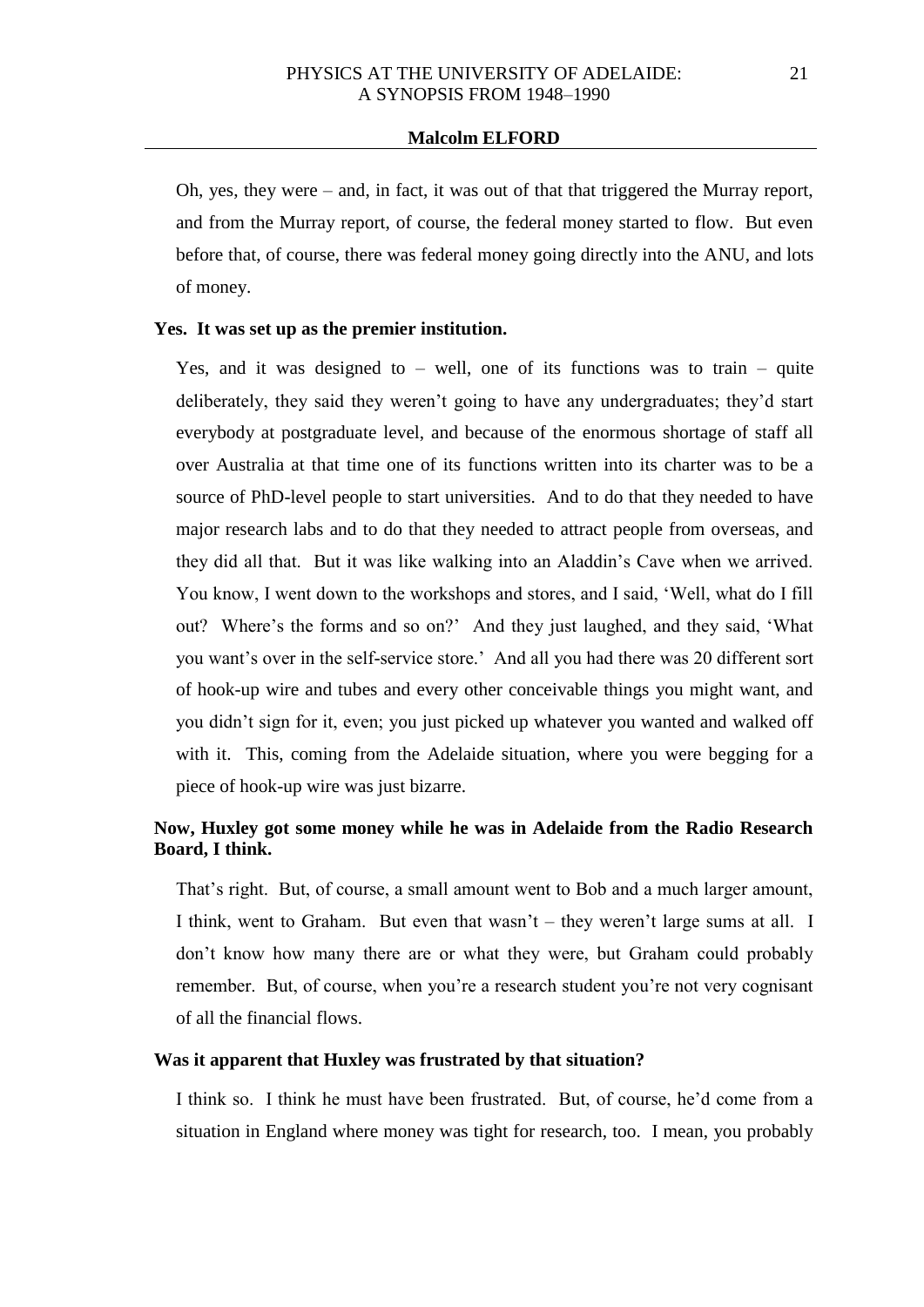know some of Huxley's history and how he, in fact, went back to England because of the Depression after having worked at Mount Stromlo when the Radio Research Board almost went out of existence. But, of course, Huxley himself was no experimentalist. I mean, he was hopeless as an experimentalist. You wouldn't let Huxley anywhere near your apparatus. (laughter) But he was enthusiastic. And later on I found that I got to know him well because I was used to work through the evening and he used to do WEA lecture series on astronomy or something, and he had a couple of hours or an hour or so to spend between the end of his working day and before he had to do his night lectures. On a number of occasions he'd just come up and sit beside me on a stool and just natter about Oxford days or how Townsend invited him to go to have dinner with Langevin in Paris and all these sort of things – and it was then that I really got to know him.

# **I can remember students in the lab jokingly saying when they built their equipment they included what they called the 'professorial button' –**

That's right.

# **– that did nothing and a professor could come and press it without doing any damage.**

(laughter) You had to be very careful with people. Some people, you know, would destroy your apparatus without trying.

# **What was the technical support like in those days.**

Ah! Well, most of the technical support seemed to me to be keeping the prac labs going. Obviously John knows far more about this than I do. There was part of the workshop that was open to students, research students – there was a drill and a lathe, a few things like that – and you just had to pick up what you could. I mean, you'd have to go and borrow or, from time to time, if you wanted a tool bit sharpened – and we didn't get terribly good at sharpening tool bits – you'd wait till you could find someone who was free on the other side of the workshop and they'd take pity on you, or you'd get Lindsay Hettner, who was in charge of the workshop at that time –

#### **Oh, he was there then.**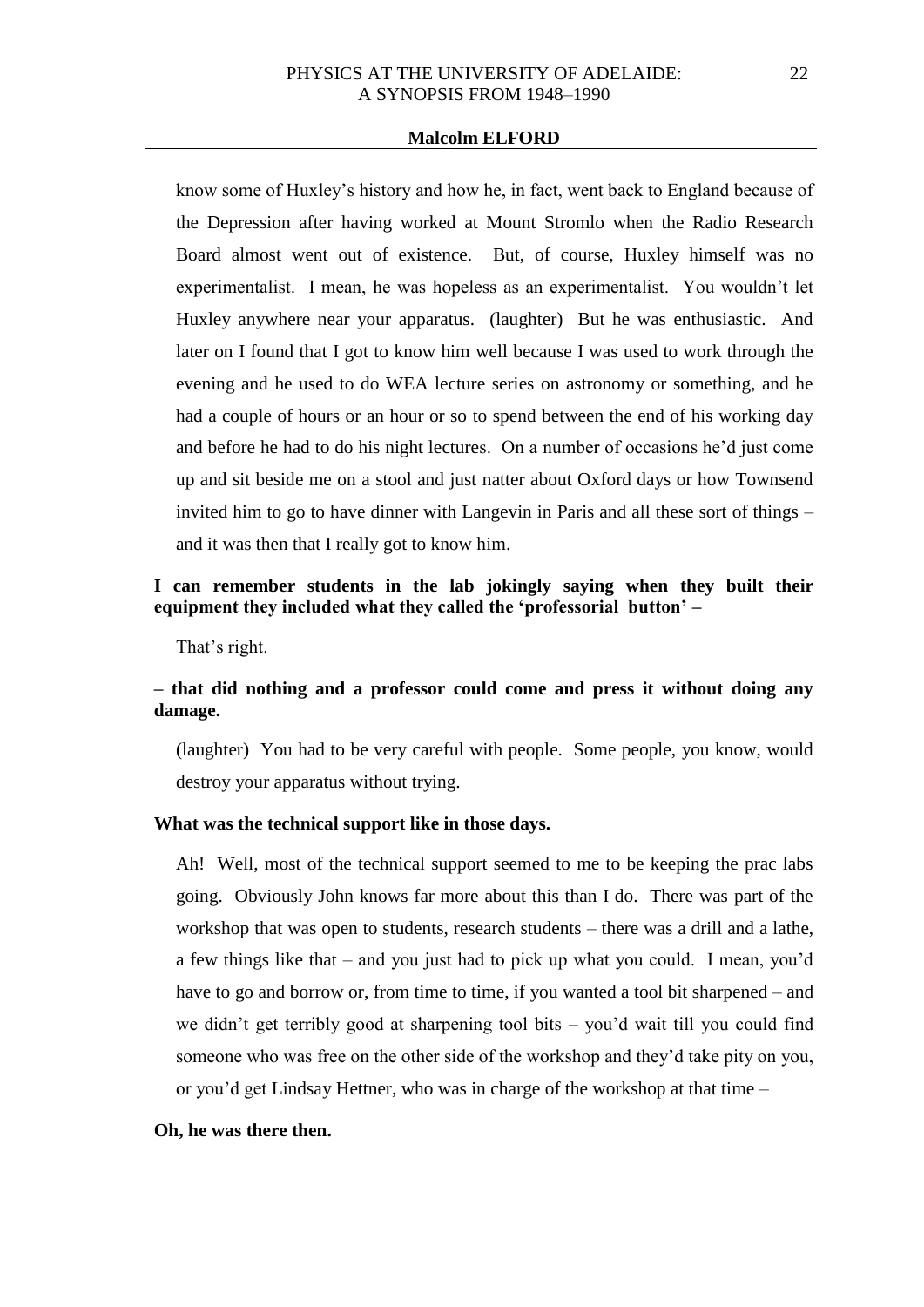– to give you a hand to show you how to use a lathe or power drill or whatever. Again, later on, all of these things came in very handy, to be able to use machine tools; but it would have been infinitely easier if all this had been done in a structured, properly-done way, if you'd had a course on lab techniques or machine tools. I mean, there was absolutely no  $---$ .

### **Which we did later on.**

I'm sure the department would have done it later on. I know at the ANU they ran courses on ultra-high-vacuum technology and some stuff like this. But none of that existed, and I had absolutely no formal training; I just had to pick whatever I could up about vacuum technology, and it was all pretty crude then.

It was very hard to get – in fact, I don't know whether we were even encouraged to do it – to get them to build any part of your equipment. They'd give you advice, but that's all. I mean, I was taught how to prepare surfaces for taking down to the Oliphant brothers for cadmium or zinc-plating or something, all that sort of stuff.

#### **At some stage, John Gascoigne came into your laboratory.**

I first met John in the workshop, when he was working down there as a machinist. And it was the expandable that brought John up from the workshop. Bob wanted him to be working closely with him on this major, major tube.

# **Now, what you're talking about here is that, after Bob finished his PhD, he then set about designing a new-generation apparatus.**

That's right.

# **Drift tube.**

No; it was a Townsend-Huxley chamber for measuring the ratio of the diffusion coefficient to the mobility,  $D/\mu$ , and it was designed to be everything. It was designed with multiple collector segments, a series of annular rings – I mean, just the construction of those alone was a brilliant tour de force. The actual tube is still in existence in the museum, the research school. I don't know whether you've seen it. It's a very beautiful thing to see.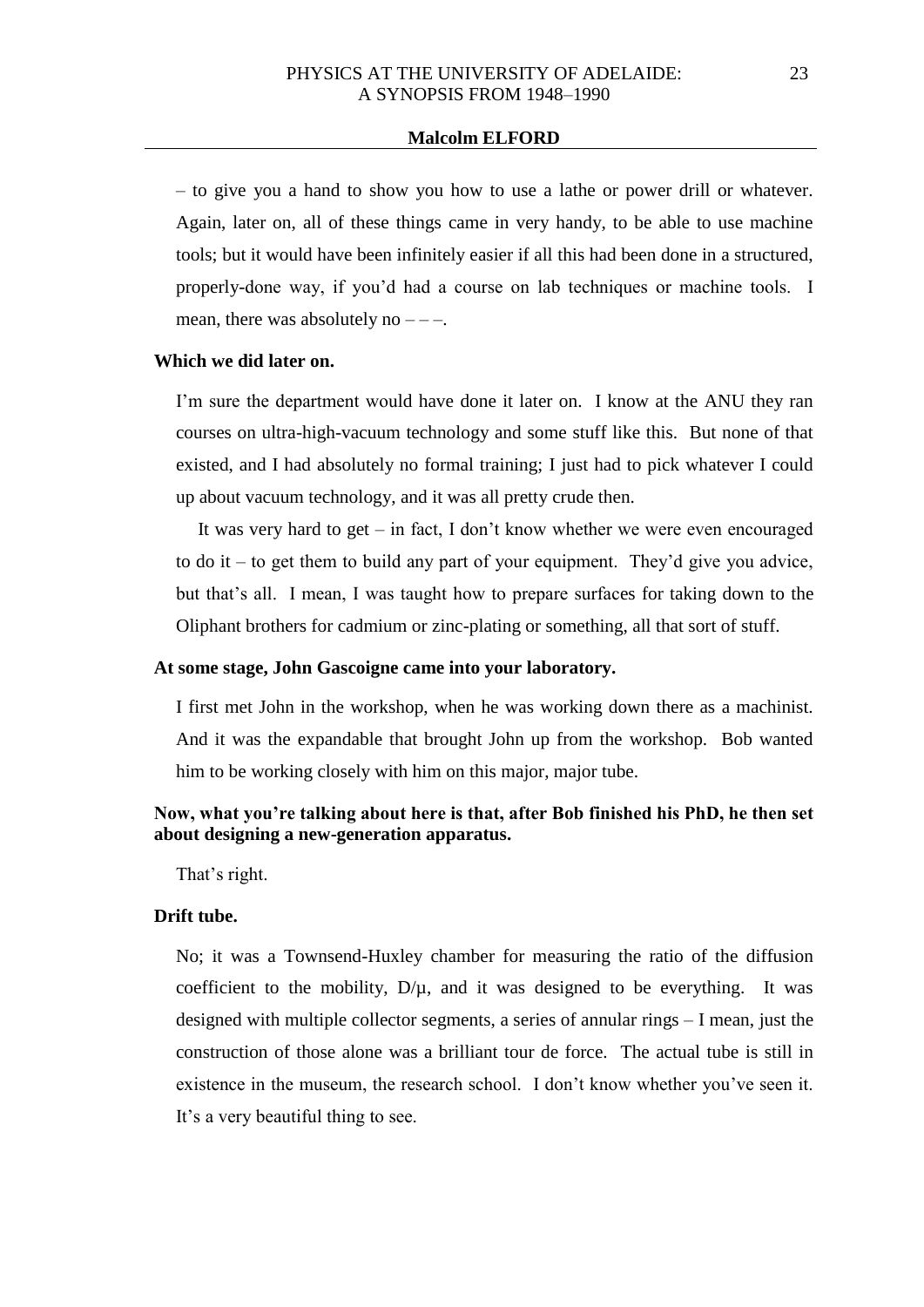#### **I've seen a photograph of it.**

Well, the actual thing's really something – and I've used it. It was largely used – there were a lot of problems associated, in the early days, as to how you converted from the current ratios that you measured between the collector segments and the transport coefficient that you were trying to derive. So you had to solve the continuity or diffusion equation, and there was a lot of argument about what sort of boundary conditions you would impose on the solutions and so on. And they decided that you needed to do a whole series of measurements with a whole range of geometrical parameters – different sizes and heights and lengths and so on – and that was the purpose in building the expandable, because it could be raised and lowered on a shaft which was driven through this gearbox by an induction motor from outside. And originally the tube was held together with a seal with black wax, back in the good old days. Later on, it was upgraded and it's in a huge envelope about this size – and that's it, that's the way it is still, now. It's still operational; if you wanted to, you could turn it on now. John pumped it down hard and sealed it off before it went in the museum, so all looks in pristine condition.

#### **So how did the business of John Gascoigne coming into the group happen?**

I think Bob simply went to Hux and said, you know, that there was so much work involved in doing this tube and he needed – that so many technical problems associated with building it that the two needed to have very close contact. So he came up and brought a lathe with him and actually worked in the lab area from then on.

#### **Yes. Was that the first time that that happened, that a technician was located?**

Yes. To my knowledge, that the first what I'd call a 'lab technician' – a real lab technician – was operational.

# **And that was just a reassignment of his duties by the head of department. It wasn't that there was research funding to pay the salary of a technician.**

I don't know how the funding was arranged at all. I assumed – I just assumed that he continued on with the – he must have had some arrangement, because I don't know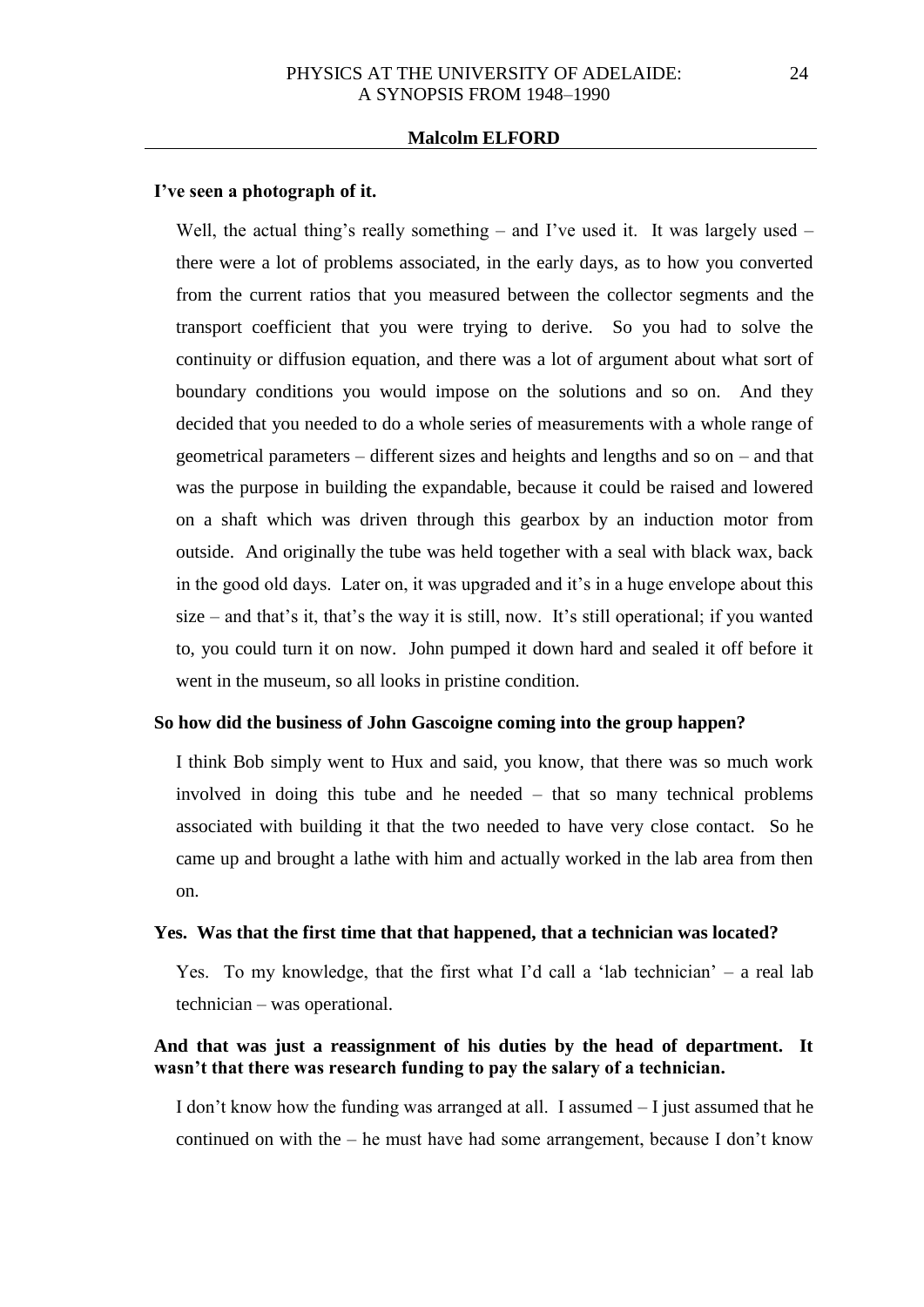whether he was funded as a lab technician or whether even such a post existed at that time. But certainly you never saw – I don't think there was another one in the place that had the same situation as John.

# **Yes. That's interesting. So when would that have been?**

That would have been about '54, I would have thought.

#### **So who was in the group at that stage?**

Well, there was Bill Macklin, Barbara Possingham – no; Barbara Hall, she was then, of course; Bernie Milton – he was there for about a year, did some work on mass spectrometry; Bob and I. Dave Sutton, after the first year or so, shortly after Bob got back, went off looking at rock magnetism and seismic stuff.

### **When did he begin doing that?**

I would have thought about '54, '53. I think it was pretty clear that once they'd put – they essentially wrote – Bob and Dave, because they'd worked together to get this electrons in gases stuff done, they essentially wrote separate theses, but they contained essentially the same material, and I think – something to do with International Geophysical Year – that they needed to set up a seismic station somewhere near Adelaide and there was money for it, and I think Huxley asked Sutton to do that.

# **But the International Geophysical Year – I don't remember exactly, but it was around about 1957, wasn't it? Did David Sutton – – –?**

Yes, that could have been. It could have been right. I mean, that's right.

#### **Had he moved away from the slow electron work before then?**

I think the seismic stuff – before that, he was into rock magnetism, because he spent a year overseas learning the techniques.

### **Oh, he went on study leave.**

He went on study leave – I think it was University College, London. Not sure. Anyway, that's where he learnt all about the work that was being done about the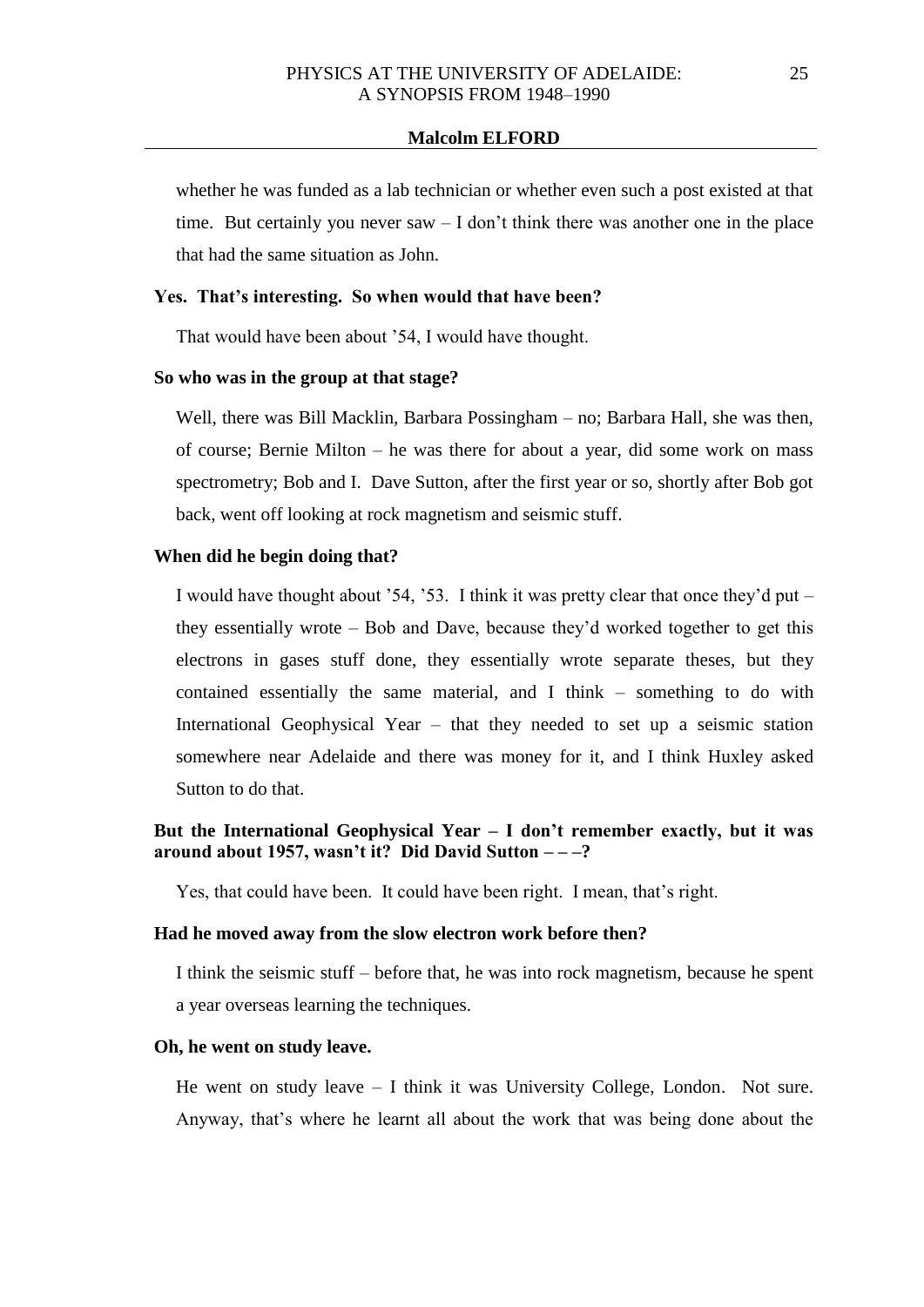changing directions of the Earth's magnetic field and that you could learn a lot about this by looking at the directions of  $---$ .

# **So why did he do that? Would Huxley have encouraged him to do that, to get into**  a field, or  $---?$

I don't know. I don't know. Unfortunately, of course, as you know, Dave died.

**Yes.** 

In the mid-'60s somewhere, didn't he?

### **Yes, a long time ago.**

Cancer. Yes. No, I don't know that I can – maybe Bob could answer that question.

# **But I do have the feeling that getting into the seismic route was linked to the International Geophysical Year.**

Yes. But I think that came later. I think he was into rock stuff. He had this big apparatus built – beautifully built, actually – out of Perspex in the lab just across the road and across the passage from where our lab was.

### **Where was your lab? It was upstairs.**

It was upstairs, down one end –

# **On the south side.**

– of the original building, without any extensions which, of course, are now there. And for many years you would know where it was because it had the Faraday cage in there.

### **Yes, I remember.**

Remember the old Faraday cage?

#### **Yes, I remember that.**

Very different when we got to the ANU. We got a Faraday cage made of sheets of copper.

**Oh.**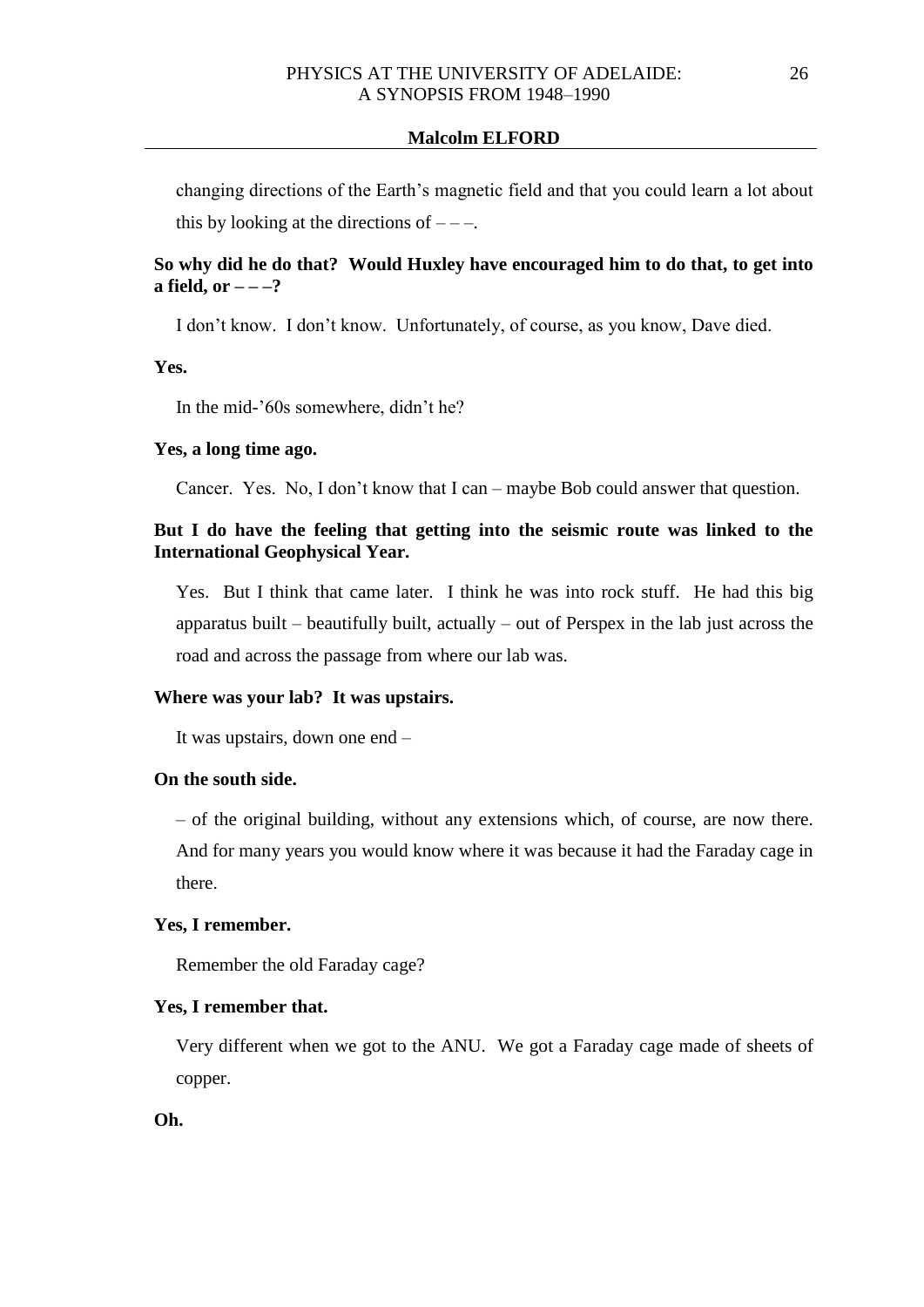(laughs) You could afford that at the ANU.

# **Who else was around the department at that time?**

Hervey Bagot.

### **Oh, yes – I saw him – – –.**

Big man in the bell scene.

#### **I saw Hervey a month ago, I suppose –**

Goodness me.

# **– at the funeral of John Smith.**

John Smith died? Okay. What happened to John Smith? Did he continue working in the department?

#### **Oh, yes.**

What, he got a lectureship, or  $---?$ 

# **No. No. He ran the electronics workshop.**

Ah. Okay. Right. Yes.

### **For a long time, provided –**

That figures. Yes, that was always one of his strong aspects.

### **– electronics backup to research groups right around the department –**

Yes.

# **– for many years, and produced many outstanding electronics technicians who he took on as young kids and trained them.**

He was a nice bloke. I liked John.

#### **Yes. Now, in those days, Stan Tomlin had a lab –**

Yes, doing  $---$ .

### **– which was on the other side of the corridor, it was.**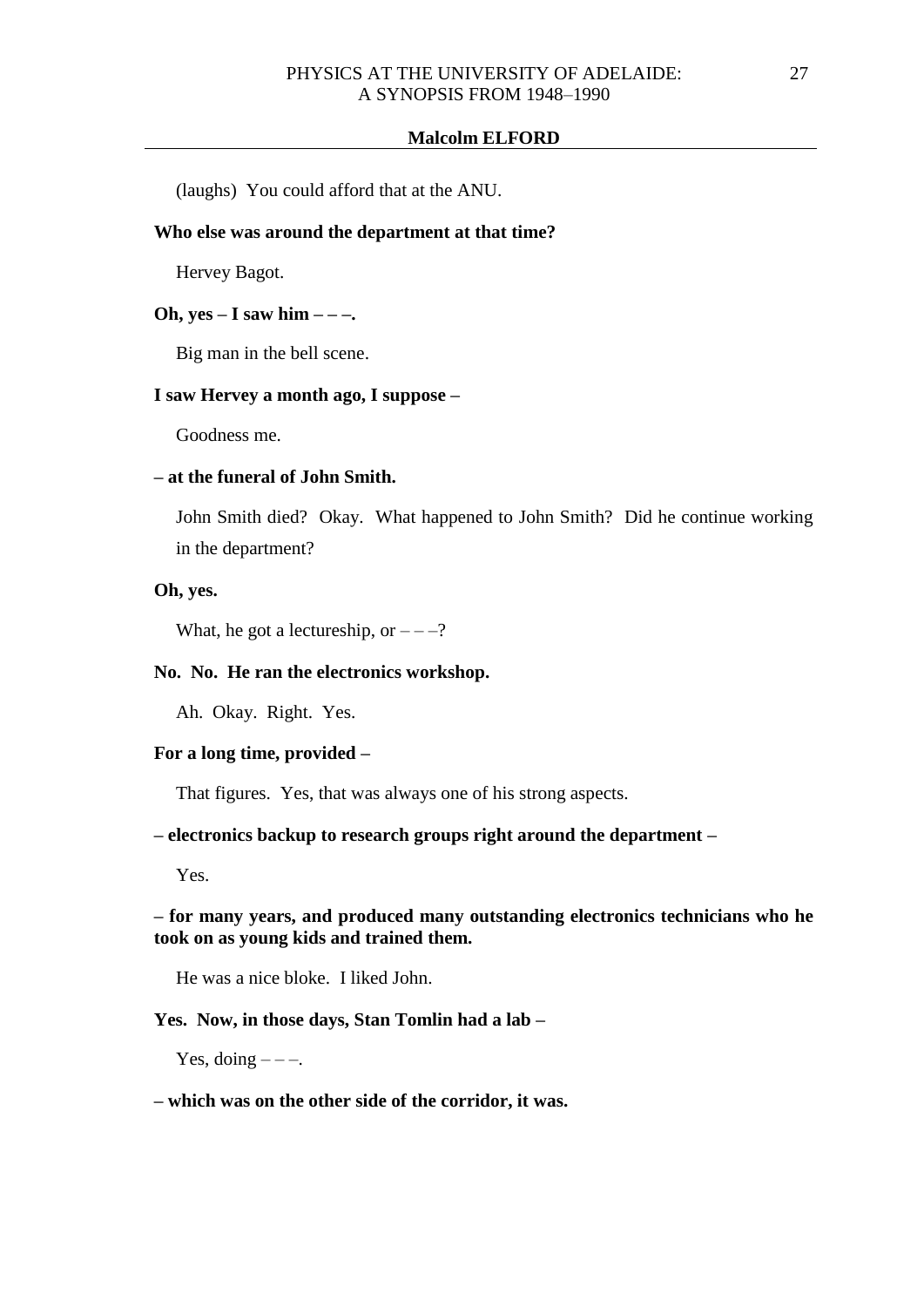Other side of the corridor. He was doing low-angle X-ray diffraction with Barb Kidman.

# **Yes, I've talked to Barb.**

She was still around – she was sort of the same era as Graham and Bob, I think.

### **That's right.**

But she was still around when I came along. She was continuing to work in Stan Tomlin's lab.

## **Yes. You see, she went away for a while to England.**

Aha.

# **Married Ren Potts.**

I was going to say I remember Ren Potts very well.

### **And then they came back –**

That's right.

# **– after a gap and then she took up her PhD.**

I remember we had a terrible lecturer in – supposed to be teaching us in the honours year in general relativity, and he was absolutely appalling, and he would keep – we simply couldn't follow his mathematics, and so we smuggled Ren Potts into the back of the lecture theatre so that he'd give us some idea and he might be able to straighten us out, and he came out shaking his head. He said, 'He's changed his notation three times in the course of that lecture,' so it was no wonder that we were [having trouble].

# **Who was the lecturer?**

I've forgotten what he was called, unfortunately. But he was unbelievably bad, and the only thing I ever knew about general relativity was just completely out of books. I mean, I'd learnt nothing whatever.

#### **What – was that your honours year?**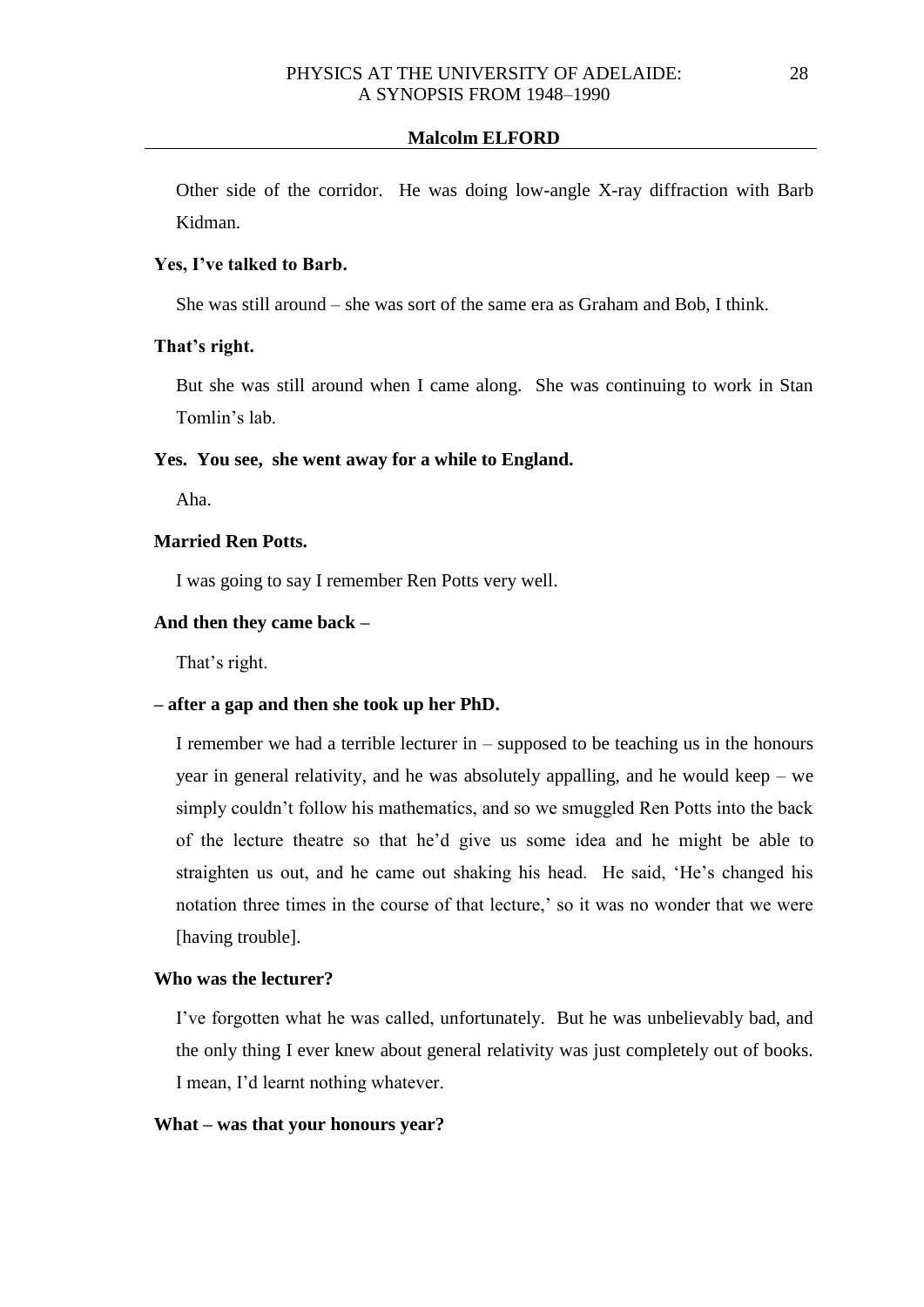That was my honours year, yes. Ren Potts wasn't all that – I mean, he was the same era, of course, as Graham and Bob. So we were all  $---$ . I was thinking, actually, when we came over, the whole group came over, how young we all were. Bob was 35 when we came to Canberra, and everybody else was under 30 – the other five people, the other four people. So it was a very young research group.

#### **Yes. Who else was working in Tomlin's lab at that time, when you were around?**

I think there were a couple of people – I can't remember them: one had snowy-white hair or very blond hair, who went – in fact, they both went overseas. I think they both went to London. And they were looking at the striations in muscle fibres or something. Can't remember. But I remember the enormous efforts they used to have to put in to get any sense out of their plots, out of their photographs to allow them  $---$ .

### **This was electron microscopy, was it?**

No; it was low-angle X-ray diffraction.

#### **Oh, I see. Harry Medlin would have been there?**

Harry Medlin was – well, he was in charge of that lab, of the X-ray stuff. I can't remember who else was with Tomlin, apart from Barbara. I really had almost no connection at all with any of those people.

# **So what was the department like as a community in that time? Did people work fairly independently, or was there**  $---?$

Yes, we had tea together. There was a tearoom, where we all came. Huxley would throw a social evening once or twice – once a year, I think, at Christmastime or some other time, I've forgotten when. He and Molly would entertain the staff. But even then the staff numbers were  $- I$  mean, it was a very small place. It's hard to believe what it must have been like in the 1930s, when they were down to a staff of about three.

# **Yes. So how did Huxley and Stan Tomlin get on together? They must have been the two senior people in the department.**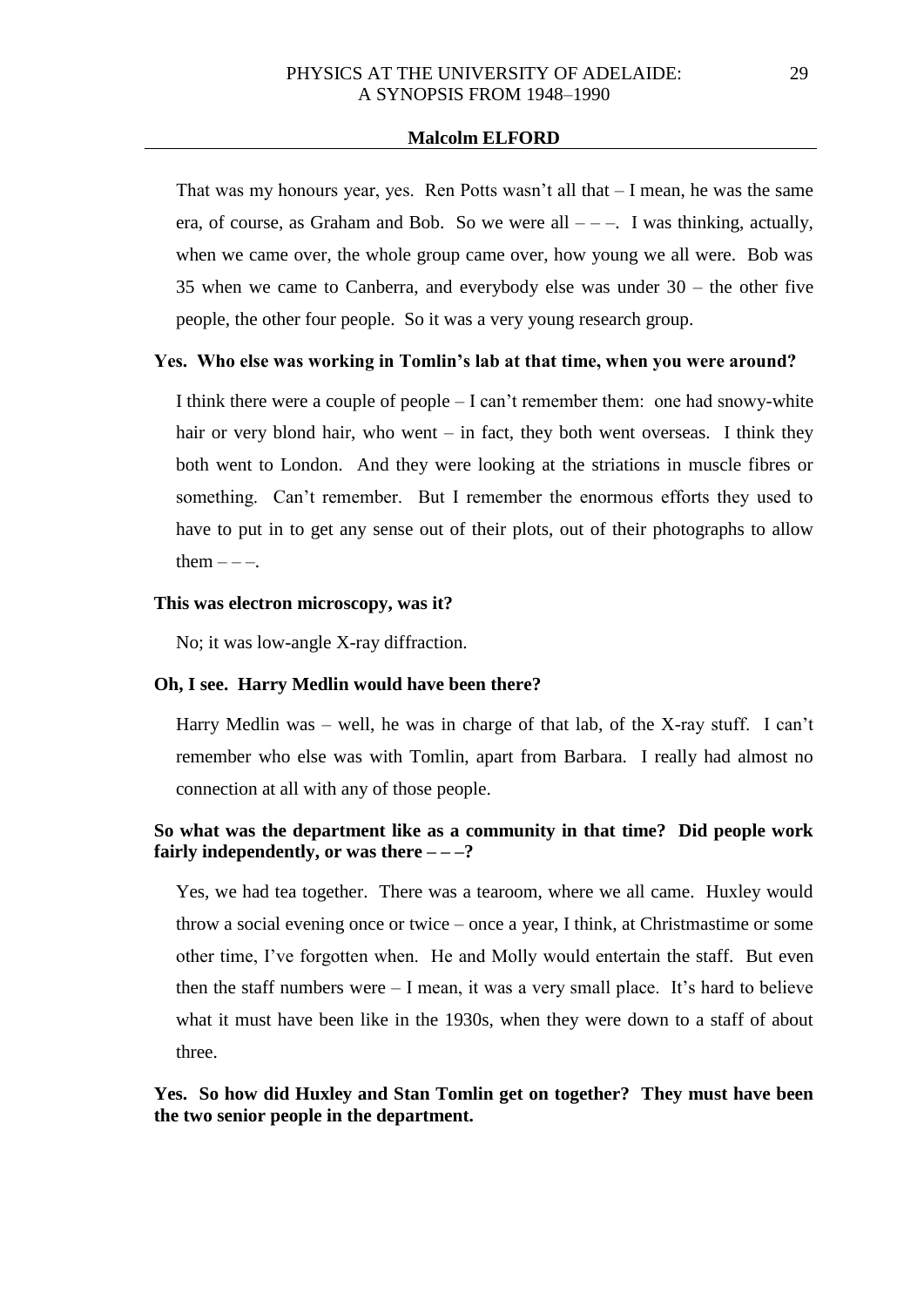Well, they were. I don't really – I don't know. I never saw, essentially – I never saw any friction, but I never  $-$  I've no awareness of how they actually related to each other.

### **What about the Mathematical Physics people; were you aware of them very much?**

Well, Angas  $---$ .

#### **Bert Green and Angas and – – –?**

Well, Bert Green was very aloof and sort of pretty unapproachable, I thought. Angas, of course, was just the opposite and everybody liked Angas. And he did some work for us, actually. I well remember we had a problem solving a Laplace equation for the particular geometrical conditions we had in one of our experimental tubes and he was supposed to go the following morning, catch a boat to the UK, so he just knocked off the solution and dropped it on our desk, (laughs) you know, off the top of his hat, which we subsequently used and computed.

# So if you went to the  $---$

But he was very approachable and we all knew Angas.

# **Yes. If you went to morning tea in the department tearoom, would Angas be there?**

Oh, Angas would be there, yes.

#### **Would Bert be there?**

I don't remember seeing Bert there.

#### **Now, we talked about technical support to the group.**

Yes.

# **Huxley provided theoretical support, did he?**

Didn't supply any theoretical support to me. He supplied theoretical support to Bob. At that stage, I found the theory – because it wasn't directly applicable to the work I was doing, which was looking at  $---$ . The theory of ions moving through gases is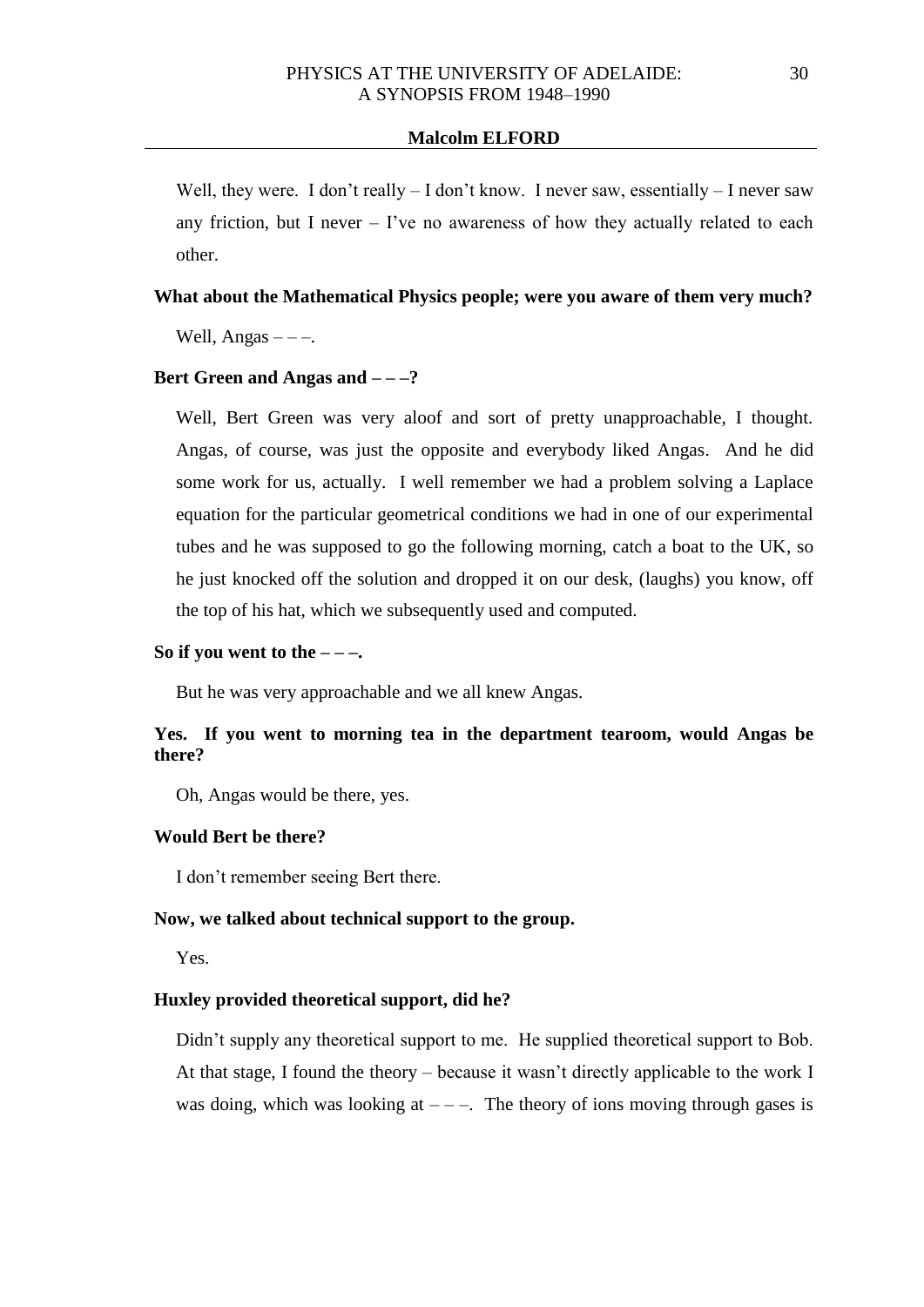very, very different from the theory of electrons moving through gases, although they started with the Boltzmann equation –

# **Yes.**

– because the distribution functions of energy and velocity are so totally different you can't make the same approximations. I just picked up bits and pieces of what was the theory behind Bob's work. And Huxley was a great exponent of the mean-free path technique that he learnt from Townsend, and that requires an enormously perceptive level of intuition  $-$  I mean, it was all done with vector diagrams and in velocity space and fluxes of particles through surfaces, and all modern theories, of course, go straight through the Boltzmann equation and disappear into mathematics. Bob had a very good intuitive grasp of what was going on, but I found that all very difficult and it wasn't till much, much later that I got involved in electron theory – did a number of measurements involving electrons in gases, apart from the ion work I'd done.

### **Did numerical work become important in analysing the data?**

Well, yes and no. Of course, it was the days before computers and all we had was a 10-figure Marchant mechanical calculator, which would whirr away on the desk. So any calculations were enormously laborious and so – this was the problem, really – you'd end up with integrals in some theory and there was no easy way to make any progress numerically, and so all sorts of averages were taken and assumptions made about cross-sections and probabilities of electrons colliding with atoms and so on in order to try and get something out of it, and it was the advent of high-speed computers, which started really from about '61, '62, at the ANU, that completely cracked all that and you could really get a connection between what you measured – the current ratios, what you measured and the final results that you were after. So that was the big turning point. And I think all this mean-free path theory, which is in a large chunk of Huxley's and Crompton's book, is really historical stuff now. I mean, nobody that I'm aware of would ever try and do theories that way, and Huxley spent quite a lot of time, and was able, to demonstrate that, in a formal sense, the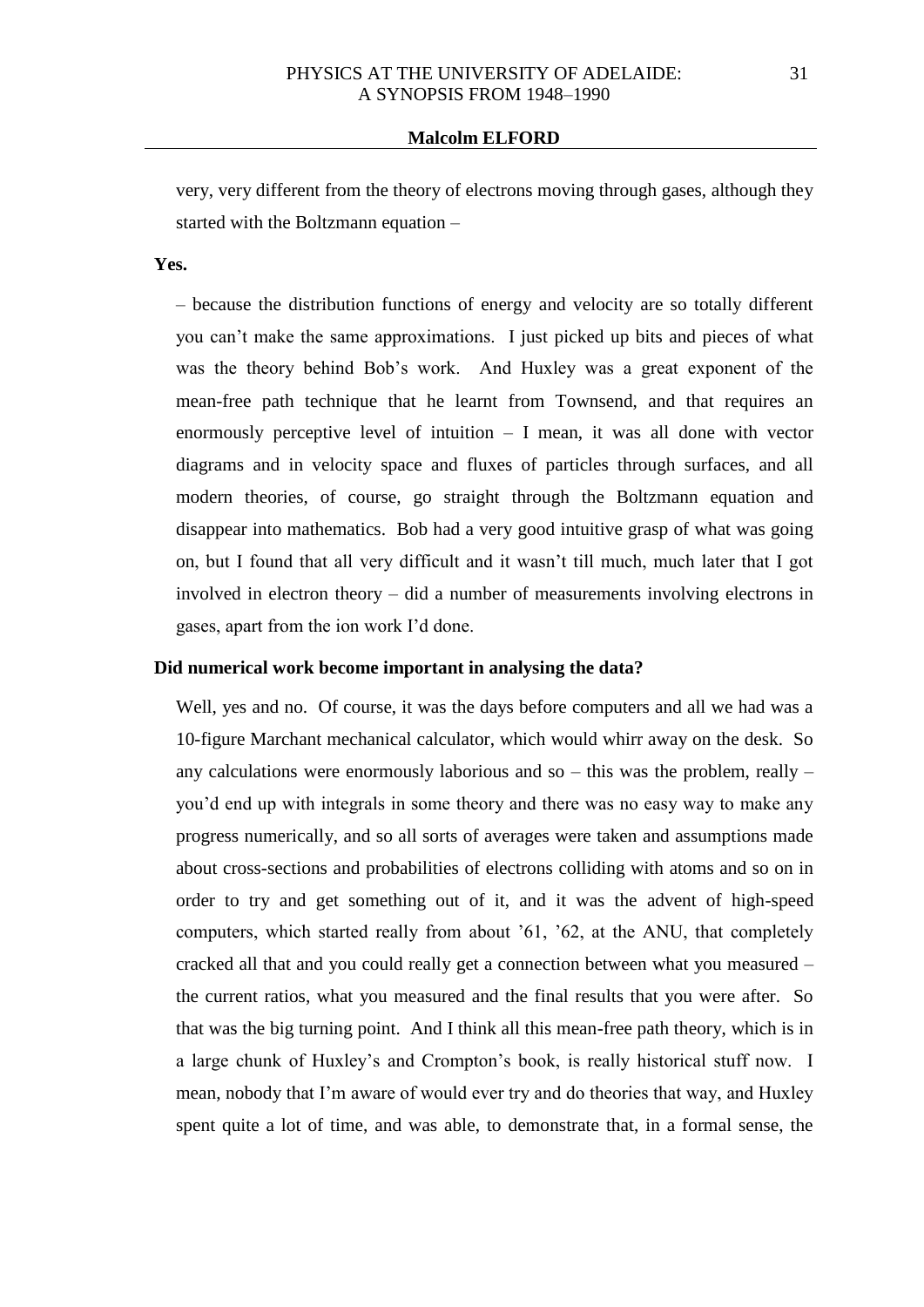solutions, mathematical solutions, via the Boltzmann equation are formally identical with what he got. But, you know, it depended on whether you took an average before something happened or after something happened. I mean, it wasn't for the uninitiated, and I found it a real quagmire.

### **So how would you rate Huxley as a physicist?**

Well, I think he was perceptive in picking problems that were worth doing. He was totally reliable in terms of keeping up the enthusiasm and doing the best he could for you – I mean, dig around, try and get you a grant, scrounge a bit of money here or there and that sort of thing. From time to time he would visit and show an interest and ask you what you were doing. I mean, I think he was a very able physicist; I don't think he was a great physicist.

#### **How would you rate him as a leader?**

That's hard. How would I rate him as a leader? Well, he did a lot of things, and a lot of things outside of physics. He was on the CSIRO executive; he was the Vice-Chancellor at the ANU. He was a good leader in the sense that he was very collegiate, he consulted and was interested, he listened to people – I always felt I could go and talk to him. He once said to me  $-$  I asked him  $-$  I don't know why I asked him – why he hadn't called me down to his office when he wanted to do something, and he said, 'I don't call people to my office; I go and see them, because that's how I get to know people and find out what they're doing.' And that was one of his techniques. He was good individually with people, and I learnt to respect him and I was very fond of him.

# **What do you think his impact on the teaching of the department and the undergraduate curriculum [was]?**

I think the general standard of teaching, with few exceptions, was pretty poor, actually. And there was not a great emphasis on teaching or upgrading teaching skills or anything of that sort. The idea was you just picked up somebody they thought had passed – who had either a PhD or they got him from somewhere and he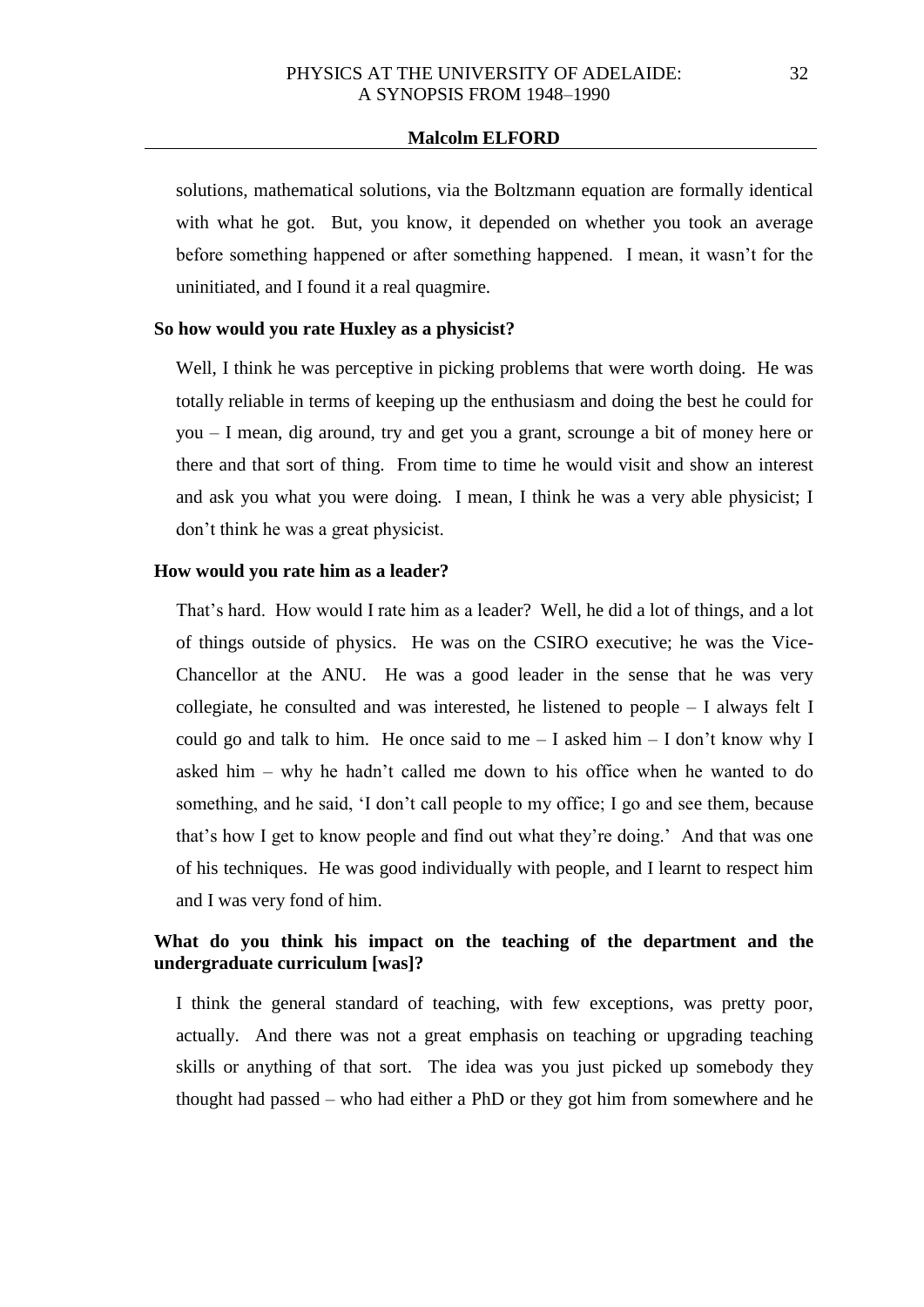was expected to teach. I don't think they had any idea whether he could teach or not. And there were certainly no remedial courses or anything like that.

# **Yes. But I feel that Huxley was, in his lecturing, was rigorous.**

Absolutely.

#### **Now, did he expect that of his staff, so that there was a new rigour in the courses?**

No. I feel that everybody just did their own thing. That was my impression, anyway.

# **What about the innovation in curriculum in terms of introducing modern physics – quantum mechanics and relativity and those things?**

Well, I don't know.

# **Did that occur during your time?**

Yes – I mean, we had courses in wave mechanics and molecular spectroscopy, so there was a significant amount of modern physics. We had very little on solid-state physics, which was curious, because when I did a postdoc I worked for a year and a half in low-temperature solid-state physics in Canada, so when I arrived I was a babe in the woods, in Canada, because these were all very able solid-state people, so I had a (laughs) very steep learning curve. But, of course, solid-state physics – it was about the time the transistor was invented. Solid-state physics really only took off after that.

#### **When did you do this postdoc appointment?**

I think I submitted my thesis in November '57, and about a week later I got on a plane and flew to Canada and worked at the National Research Council labs in Ottowa – it's their equivalent, I suppose, of CSIRO – and worked in a group which included one Australian, which was Guy White, who was a member of the academy and so on, who was a solid-state man, low-temperature physicist, trained in Oxford. About half the group were Oxford people, and of the group of about  $-1$  suppose about eight people, one of them was a Canadian, which says something about them. They were recruiting all over the world. And the fellowships – it was really Barb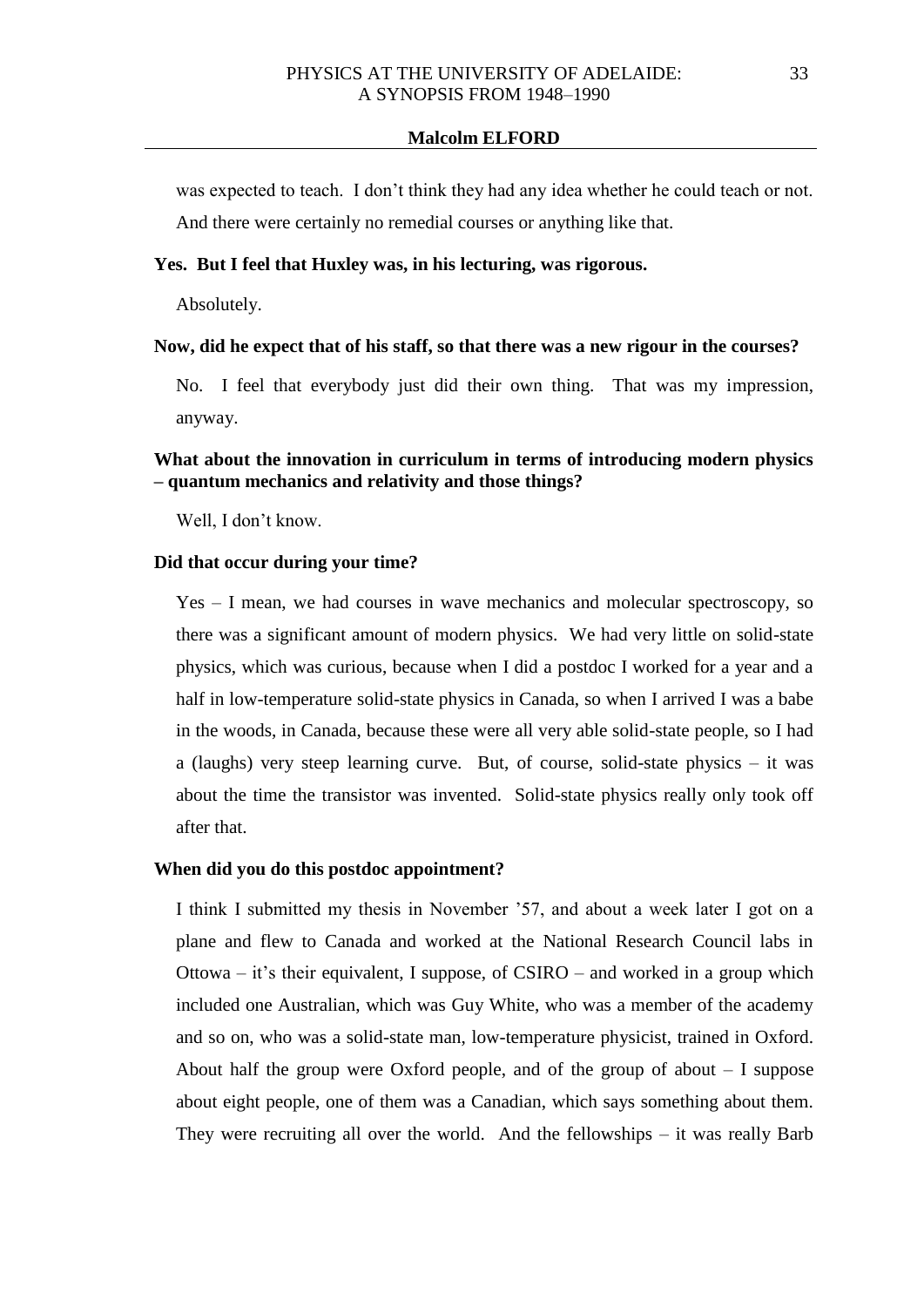who was responsible for me going to Canada, because she'd already got one of these NRC postdoc fellowships when she was offered an 1851 scholarship, which is very prestigious, for the University College, London, and she just threw all the Canadian stuff – you know, literature – and she had a great big folder and just threw it on my desk and said, 'I don't know whether you're interested, but I got this other one; I'm pulling out of this one,' and so I flipped it over and it looked pretty interesting, a nice, exciting place to go to, and they just had a whole series of boxes to tick as to what you wanted to work on, and I didn't know a great deal about solid-state physics and it seemed like an interesting thing to do, so I went and worked with Guy White.

# **And then, at the end of that, you came back to Adelaide, did you?**

Yes. Well, what happened was that I had about 18 months with the group. Then I went to England for six months, pretty well – doing nothing, actually; going to concerts and touring and having a good time. Part of it was that I didn't really know whether I wanted to go on, have a career as a professional physicist, or whether I did something else. But by about halfway through that period I found I was interested to go to the Science Museum and start reading scientific papers and so on, and some of the problems that had been thrown up by my thesis work badly needed looking at and I got more and more involved, and eventually I wrote to Bob and said, 'Would there be any openings if I came back to Adelaide?'

### **I see.**

So Bob says, 'Oh, yeah.' So I came back in November '59.

#### **In what capacity?**

As another postdoc. It was my second postdoc. And it was a funny year because the money was getting tighter and tighter and tighter, and you were doing more and more do-it-yourself stuff, and I made very, very slow progress and I was getting pretty – wondering, you know, whether I'd made a mistake in coming back to what looked like a sinking ship. And that's when Bob – towards the end of that year is when – of course, Bob and Huxley were in touch, and Bob said, 'We can't go on,' effectively, and when Huxley said he would go and see his friend, Roly, who was [Roly/Roland]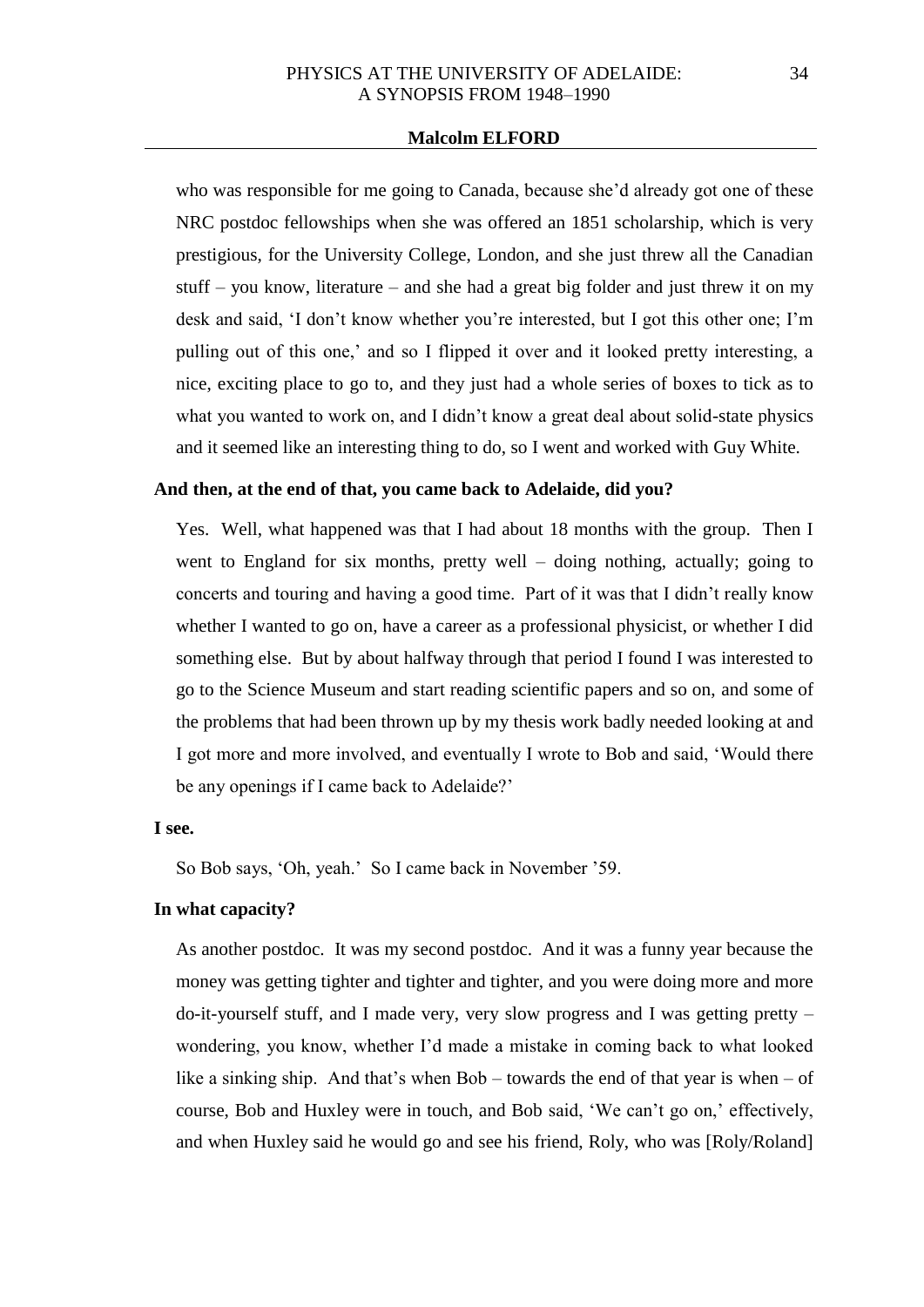Wilson, the Secretary of the Treasury; he was a personal friend; and that's how we ended up at the ANU, because he found enough money from the Department of Finance to fund us. And so, for I think seven years, (telephone rings) we were a oneline item on the end of the Federal Budget. Fancy being able to do that as a personal favour! (break in recording)

# **Malcolm, are you saying that the funding situation had got so critical that that whole research program couldn't continue?**

Well, it could only continue by, again, doing everything yourself, and it became increasingly obvious to Bob, and I think to everybody, that we were, essentially, becoming internationally non-competitive. For example, we couldn't possibly afford to buy pure gases. We'd have to buy common garden-variety nitrogen or helium or whatever in a cylinder and clean it up ourselves. Everybody else would just put one line – you know, 'Gases used were from Matheson's' – and everybody knew exactly this had less than one part per million of whatever. We couldn't afford to do any of that.

#### **Now, what year was that, when this realisation came?**

Oh, for me that  $-$  I'd realised  $-$  I'd been to Canada. For the first time I'd seen highly-professional, well-equipped laboratories. And to go back to Adelaide was like moving back to the Middle Ages.

# **Yes. And all this led to a sequence of events where Huxley left – went first to CSIRO –**

Correct.

# **– and then to the ANU as Vice-Chancellor –**

Yes.

# **– and your group moved to the ANU. Could you describe that sequence of events? How did that all occur?**

Well, the first I knew about it was that I was sitting at the desk one day and Bob just casually said, 'How would you feel about going to Canberra?'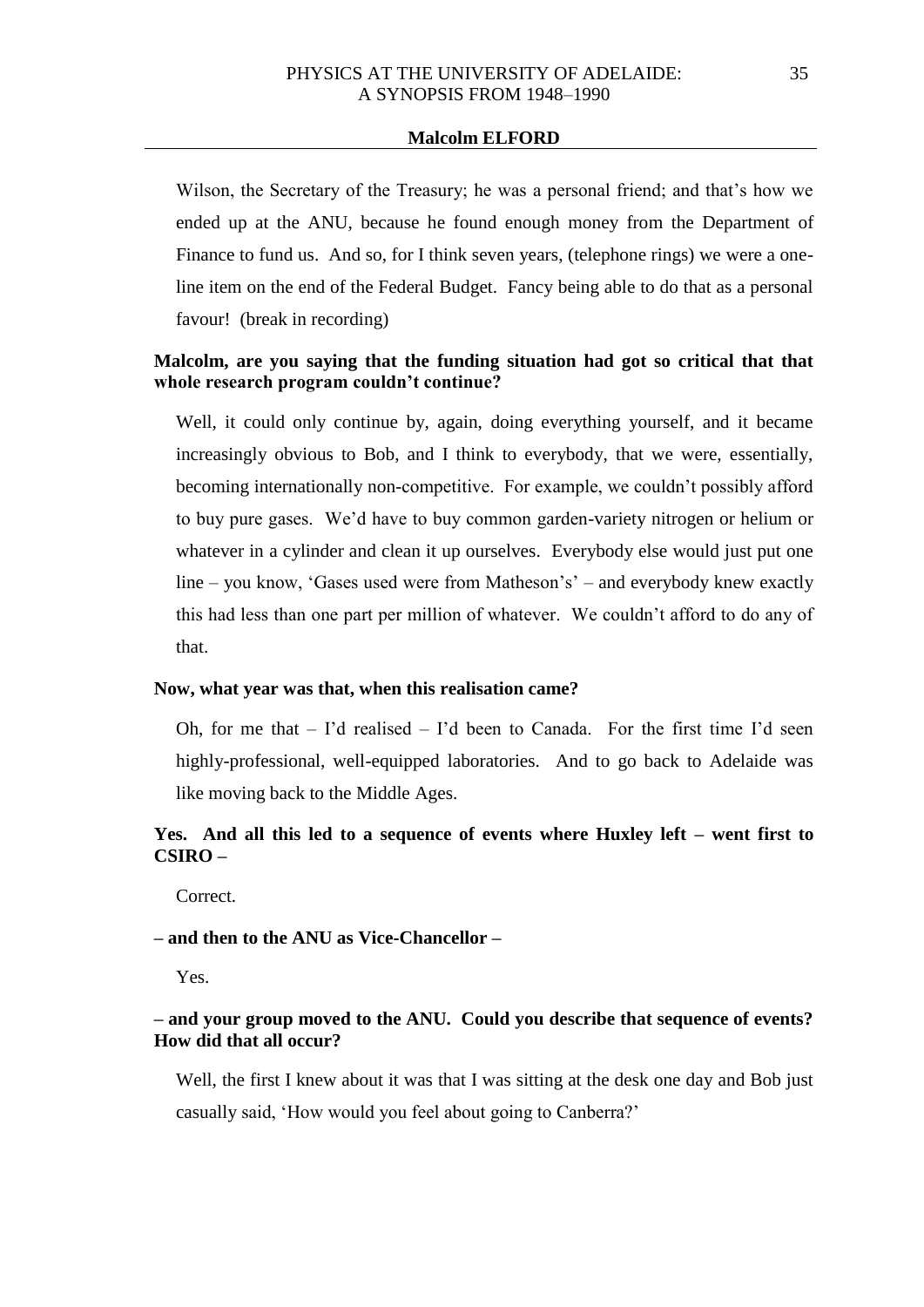#### **Had Huxley already left at that point?**

Huxley had left probably four or five months before that.

### **I see.**

And I think Bob thought that, you know, we were in a competitive environment against people like the Westinghouse Research Labs and so on; we had a number of international groups working in the same field, and it was pretty obvious that it didn't matter how hard we worked or how many hours we ploughed in, you were never going to be able to move at the speed with which other people could, and you'd have to end up by doing second-rate stuff or it just wouldn't be worth doing – working on stuff that wasn't worth doing. And so it was Huxley's personal friendship with Roly Wilson which was the key to the whole thing, and they said they would buy the entire research group for I don't know how many hundreds of thousands of dollars.

### **What was Roly Wilson's position?**

Roly Wilson was Secretary of the Treasury. His name was on the banknotes.

#### **Yes, but**  $-\frac{1}{2}$

I went to someone who said, 'Who's Roly Wilson?' And I said, 'Have a look at a banknote.'

#### **So he was undertaking to provide funding to the ANU –**

ANU, directly from the government.

#### **– from Federal Treasury.**

From the Federal Treasury. And it was on the end of the Federal Budget as a oneline item.

# **Yes. Could we just go back a step to Huxley's departure? That, essentially, occurred quite independently of that funding crisis.**

Oh, yes.

#### **So what impact did that have on the group and the department?**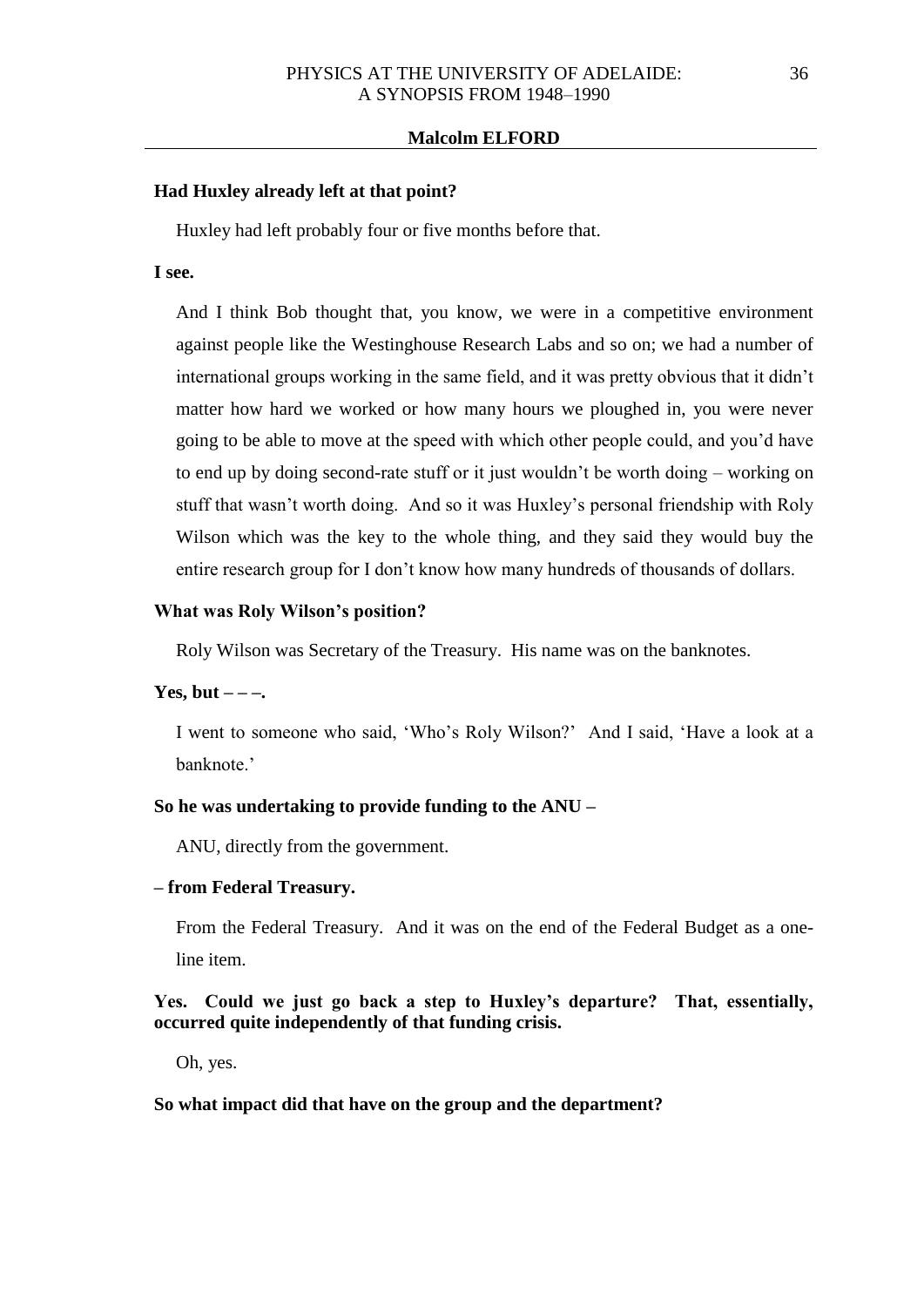I think there wasn't another appointment made. I think Stan Tomlin was the acting –

# **Interim.**

– interim – and you had the whole place felt like it was just drifting.

### **Yes. That left a group of which Bob was the leader.**

Yes. I was a postdoc. John Gascoigne was the head technician, and we had two PhD students, which we took with us.

### **Yes. So then Huxley had gone first to the CSIRO and then to the ANU –**

Right.

### **– and at that time this arrangement with Wilson and the Treasury came.**

That's when he was Vice-Chancellor at the ANU. And, of course, he also knew Oliphant well, and Oliphant said he would make space available in the area of the Research School of Physical Sciences.

### **So this transition came not as a shock but a way out of an impasse.**

Oh, yes. Oh, yes. I don't think there's any doubt that the group would have completely stopped, eventually, without major injection of funds. It was the era, for example, that within a year or so people were starting to buy – and I was one of them – trying to build ultra-high-vacuum systems so that we could work with proper, longterm, pure gases. A lot of changes were occurring and most of them involved fairly expensive outlays – ion pumps were just coming in, a lot of barium stuff – could never have afforded that in Adelaide. And, of course, when we – eventually, before Huxley retired, he passed a motion through council making us a legal, formalised part of the Research School of Physical Sciences, but up until that time it was just a personal arrangement between, again, Oliphant and Huxley.

#### **Oh, was it? For how long?**

It was until he retired, which was –

### **When was that?**